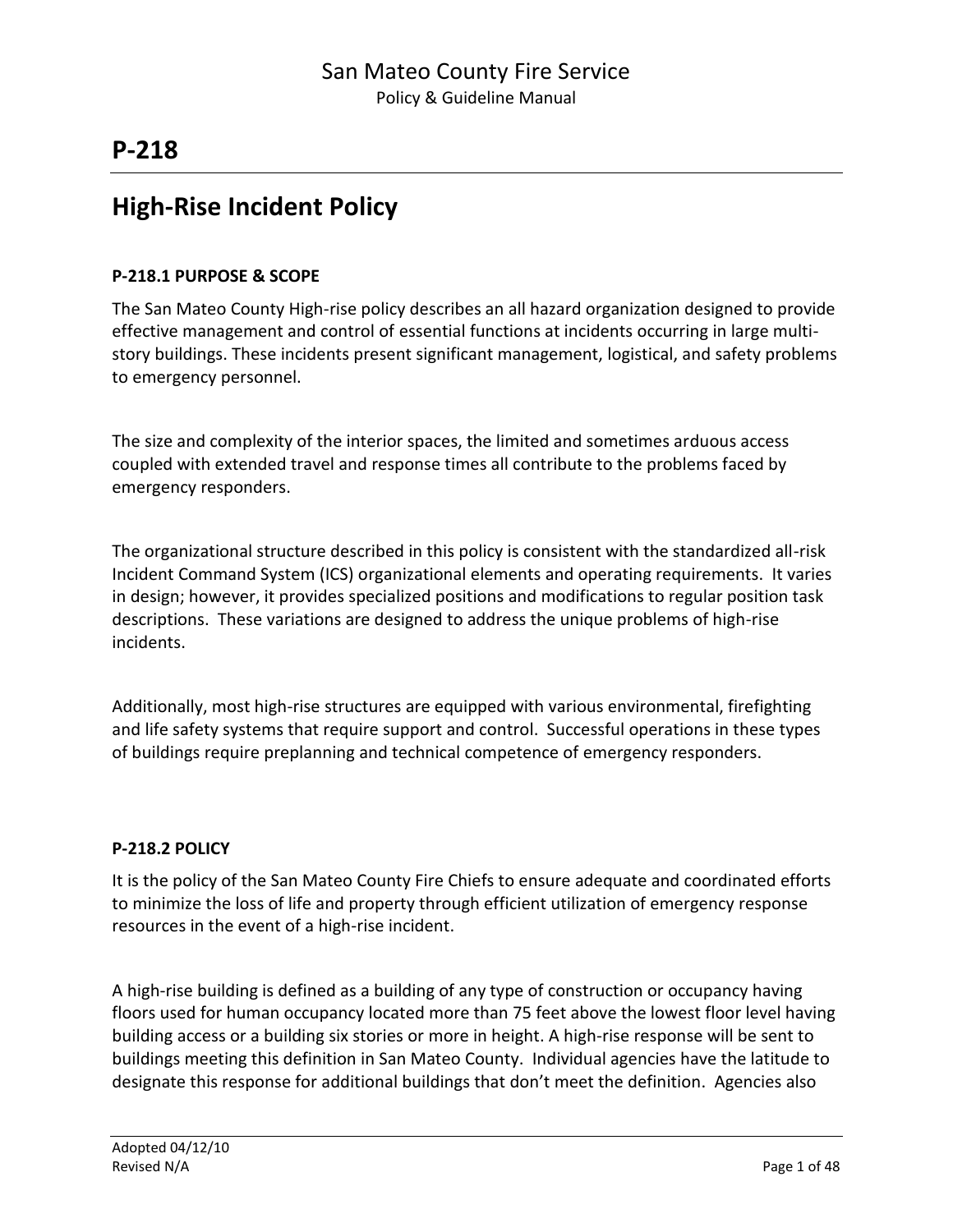## **P-218**

have the latitude to exempt buildings that meet the definition from this response at their discretion.

This policy is designed to closely follow the FIRESCOPE Field Operations Guide (FOG) ICS 420-1 July 2007 edition.

#### **P-218.3 REFERENCES**

N/A

#### **P-218.4 PROCEDURES**

#### **1. Modular Organization Development**

The order in which the ICS organizational structure develops may vary with the type and nature of the incident. A series of examples of modular development can be found in the FIRESCOPE FOG Chapter 19 High-rise that illustrate a typical method of expanding the incident organization at a high-rise incident to reflect the size and complexity of the incident and the available resources at a given time in the incident.

**Initial Response Organization**: Initial response resources are managed by the Incident Commander (IC) who will handle all Command and General Staff responsibilities.

**Multi-Group/Division Organization**: The IC has established most Command and General Staff positions and has established a combination of divisions and groups to reflect the location and nature of the incident.

**Multi-Branch Organization**: The IC has identified a number of actual or potential specialized incident problems and has established all Command and General Staff positions and has established several branches to effectively manage the problems and resource.

#### **2. Designated Incident Facilities**

Base and Staging have modified functions and locations in the high-rise incident.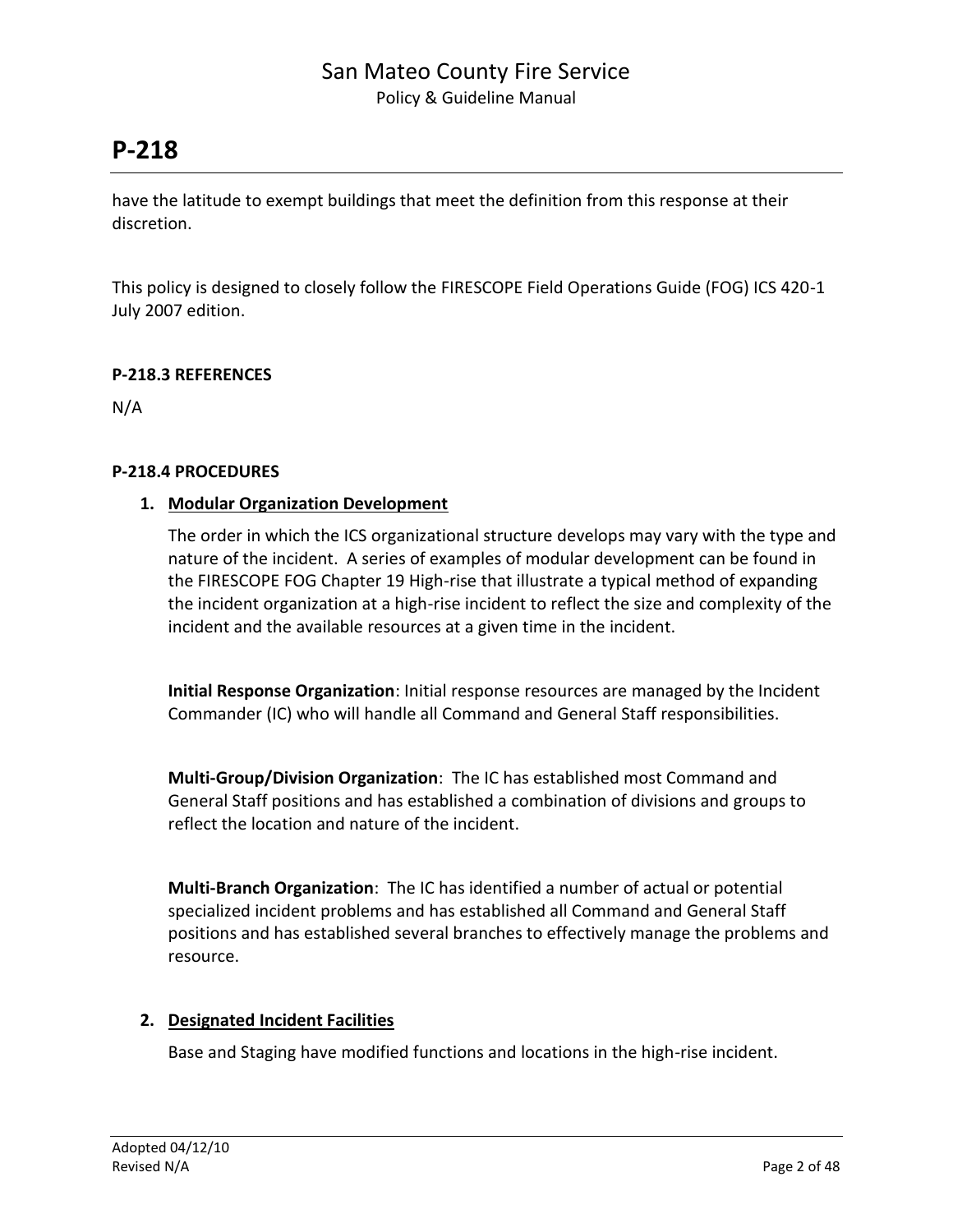**Staging Area:** The high-rise incident requires that the regular concept of Staging Areas be modified. The limited access and vertical travel distance of the larger high-rise building may require the establishment of a resource Staging Area within the building and that its functions are expanded. The Staging Area is generally located a minimum of two floors below the emergency as long as the atmosphere is tenable. The specific changes are described in the Staging Area Manager's Position Description.

**Base:** The Base at a high-rise incident is a ground level assembly area. A major incident in a high-rise building will require Base to be expanded and to perform the functions of an Incident Base supporting large numbers of personnel. Base should be located a minimum of 200' from the incident building to provide for the safety of personnel and equipment.

#### **3. Organization and Operations**

**Modified High-rise ICS Positions:** Certain existing ICS positions and functional units within the high-rise incident organization have modified responsibilities that require full descriptions. These positions include; Ground Support Unit Leader, Base Manager, Staging Area Manager, Rapid Intervention Group Supervisor, Medical Unit Leader and Responder Rehabilitation.

**Specialized High-rise ICS Positions:** Lobby Control Unit Leader, Systems Control Unit Leader, and Evacuation Group Supervisor are specialized functional positions specific to a high-rise incident.

Lobby Control Unit is established to provide access control, accountability and routing inside the structure. As the incident escalates, a separate Systems Control Unit may be established to operate, supervise and coordinate the vital operation of specialized systems incorporated into modern high-rise buildings, from electrical supply to smoke removal systems. Systems Control Unit coordinates the efforts of various Technical Specialists who might be required to assist in the operation or repair of the systems.

In the initial period of an incident, or in a less complex incident/building, the Lobby Control Unit may assume the functions of the Systems Control Unit as shown in the basic organization chart.

The positions and modifications are described in the position descriptions that follow.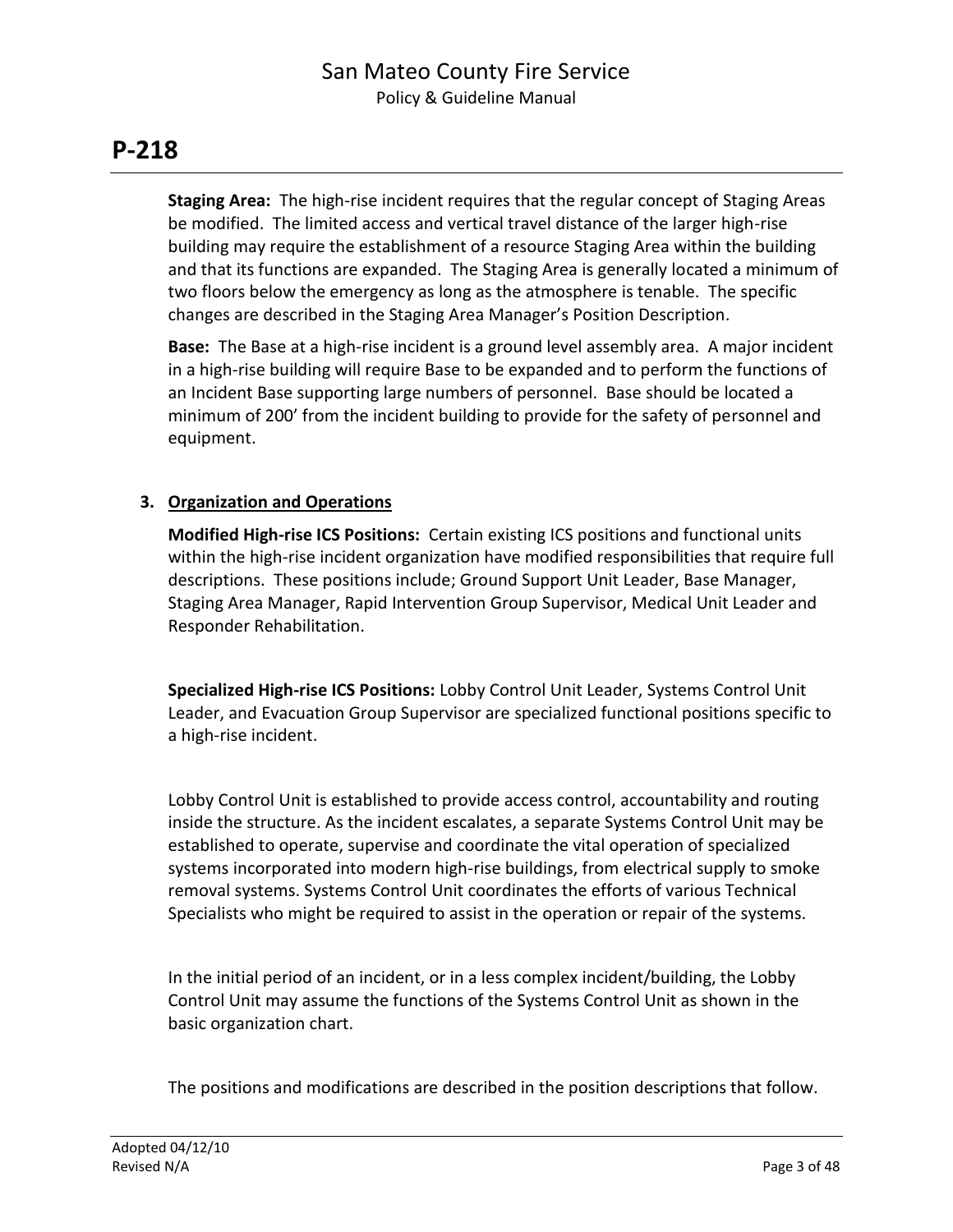#### **4. Command Responsibilities**

It will be the responsibility of the IC to develop an organizational structure utilizing standard operating procedures as soon as possible after arrival and implementation of initial control measures.

During the initial phases of a high-rise incident, the IC will normally carry out three General Staff functions:

- a. Operations
- b. Planning
- c. Logistics

Basic incident planning includes three levels:

- a. Strategic level Overall direction of the incident
- b. Tactical level Assigns operational objectives
- c. Task level Specific tasks assigned to companies

#### **Strategic Level**

This level involves the overall command of the incident. The IC is responsible for the strategic level of the command structure. The Incident Action Plan (IAP) should cover all strategic responsibilities, all tactical objectives and all support activities needed during the operational period. The IAP defines where and when resources will be assigned to the incident to control the situation. The IAP is the basis for developing a command organization, assignment of resources, and establishing tactical objectives. The strategic level responsibilities include:

- a. Determine the appropriate strategy
- b. Establish overall incident objectives
- c. Setting priorities
- d. Develop an incident action plan (IAP)
- e. Obtaining and assigning resources
- f. Predicting outcomes and planning
- g. Assigning specific objectives to tactical units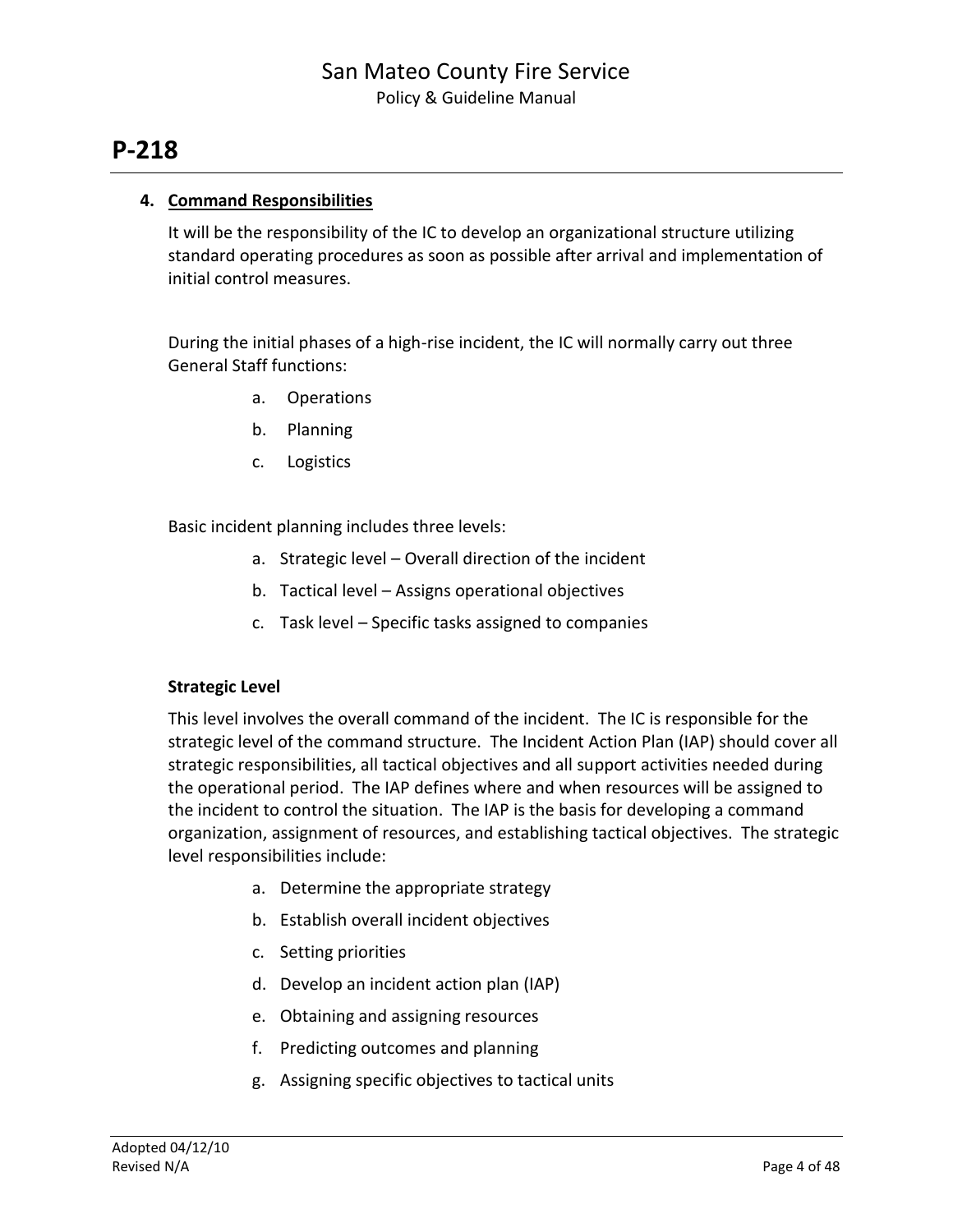h. Providing for the safety, accountability, and welfare of personnel

#### **Tactical Level**

Tactics identifies operational activities towards specific objectives. A tactical level assignment comes with the authority to make decisions and assignments, within boundaries of the overall plan and safety as outlined in the IAP.

When assigning a branch, division, or group, the IC will assign each:

- a. Tactical objectives
- b. Communications Plan
- c. List of resources assigned

#### **Tactical Assignments**

During high-rise incidents the term "Division" will be used to indicate a floor level (e.g. Division 6 indicates the  $6<sup>th</sup>$  floor). When operating below grade the term "Subdivision" will be used (e.g. Subdivision 1 will be used to indicate the first level below grade).

When a resource is assigned from staging by the Staging Area Manager to a division/group assignment the resource will be told the location and the officer in charge to report to. The Staging Area Manager will inform Operations (or IC if no Operations Section Chief is yet assigned) which resources have been assigned to fill the request.

Division/Group supervisors must be in a position to directly supervise and monitor operations within their assigned responsibility. This will require the Division/Group Supervisor to be equipped with the appropriate PPE, two radios, and any other necessary equipment for their area of responsibility.

Division/Group Supervisors will be responsible for, and in control of, all resources and functions assigned to them. This requires each Division/Group Supervisor to:

- a. Complete objectives assigned
- b. Account for all assigned personnel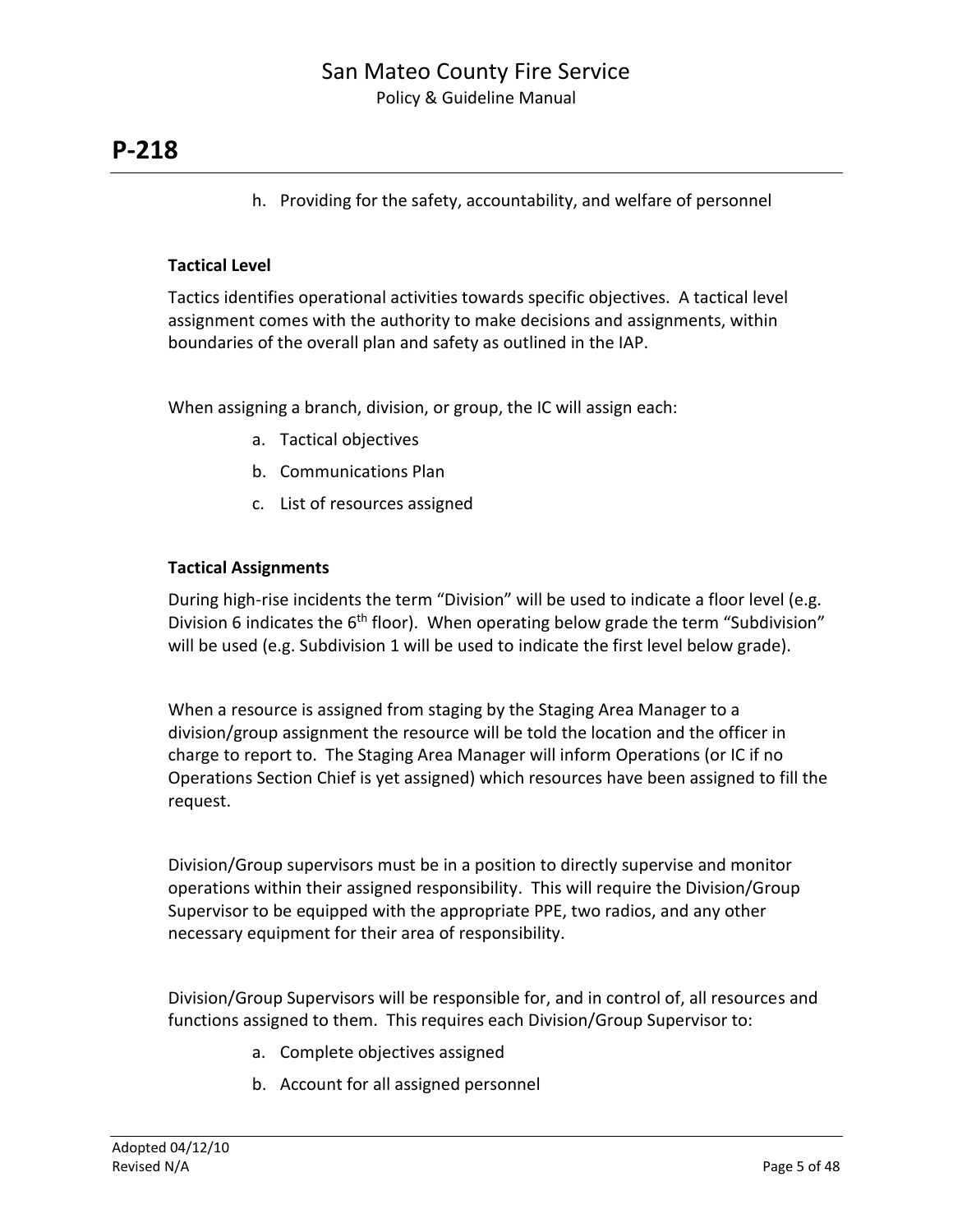- c. Ensure that operations are conducted safely
- d. Monitor work progress
- e. Coordinate actions with related activities and adjacent divisions/groups
- f. Monitor welfare of assigned personnel
- g. Request additional resources as needed
- h. Provide Command with essential and frequent progress reports
- i. Reallocate resources within the division/group

Division/Group Supervisors will keep Operations and the IC informed of conditions and progress in their area of responsibility.

#### **Accountability**

Accountability at high-rise incidents can become complicated by the size of the incident. Multiple check-in points are established to help maintain accountability.

- a. Base All resources assigned to the incident after Base has been established will check-in here. The Base manager needs to keep an accurate accounting of resources assigned to Base.
- b. Lobby All resources entering the building will check-in with the Lobby Unit. Lobby will provide route of travel and any additional information as necessary. Lobby will also record anyone exiting the building.
- c. Staging All resources assigned to Operations will check-in with Staging after they leave Lobby.

#### **Fire Alarms**

Fire Alarm responses to buildings that receive a High-rise Structure Fire response will be 3 Engines, 1 Truck, and 1 Battalion Chief.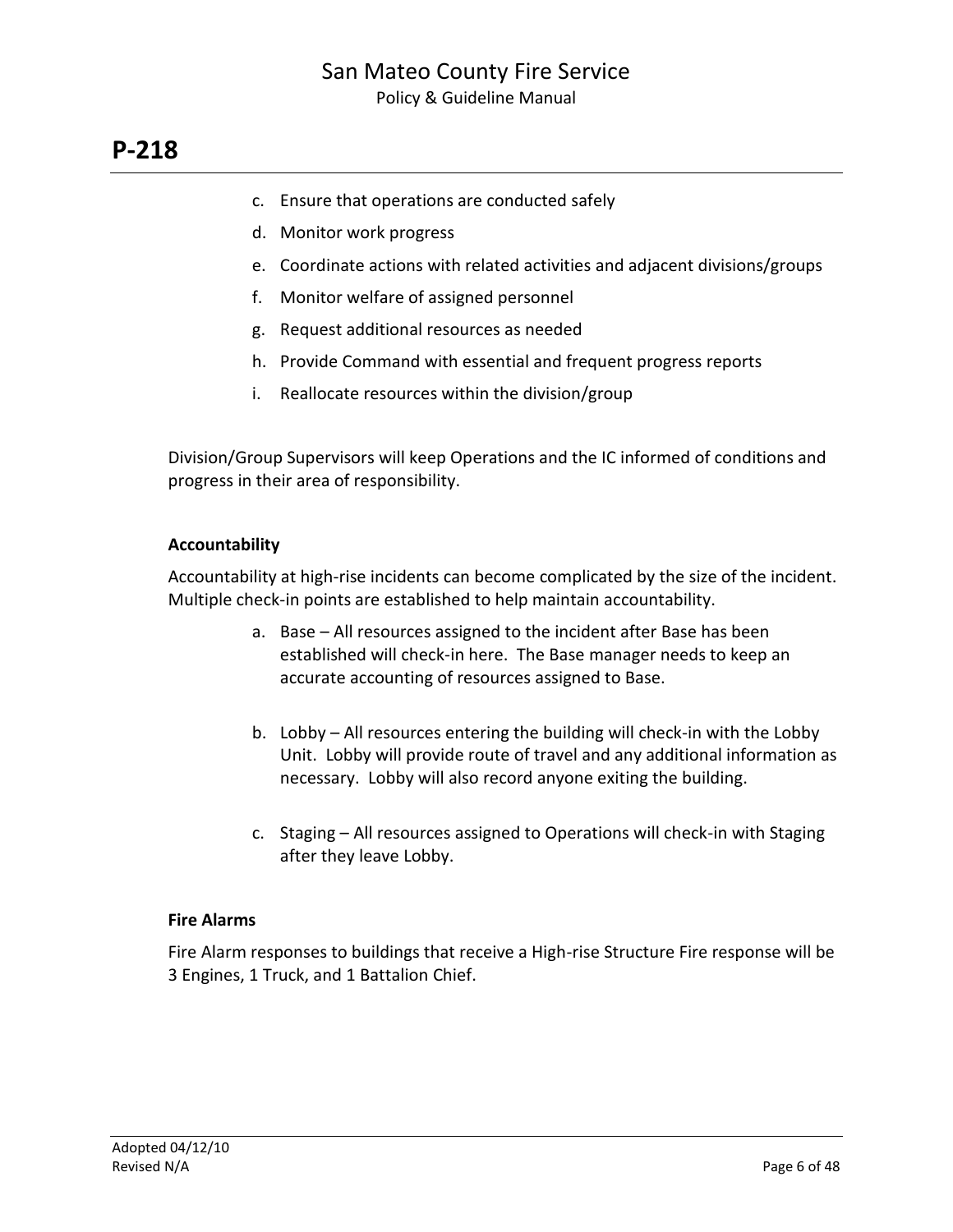## **P-218**

APPENDICES:

- Appendix A Glossary of Terms
- Appendix B High-rise hose bundles
- Appendix C High-rise Incident Fire Resource Assignments
- Appendix D Position Checklists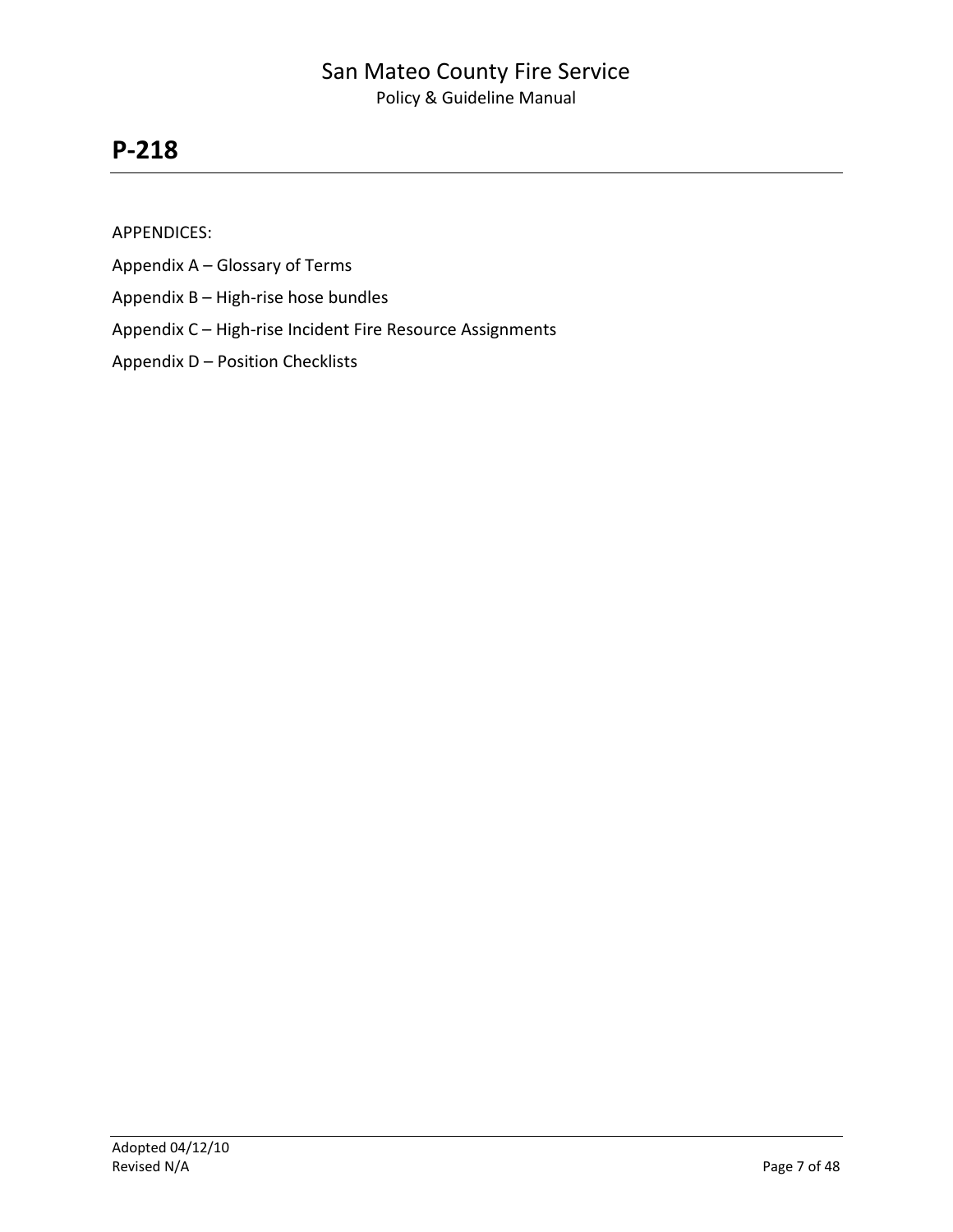## **P-218**

#### SAN MATEO COUNTY

HIGH-RISE INCIDENT PLAN

#### Glossary of Terms

#### APPENDIX A – GLOSSARY OF TERMS

**Agency Representative -** An individual assigned to an incident from an assisting or

cooperating agency that has been delegated authority to make decisions on matters affecting that agency's participation at the incident. Agency Representatives report to the Incident Liaison Officer.

**Air Operations Branch Director** - Responsible for managing all air operations and preparing the air operations portion of action plan, and providing logistical support to aircraft operating at the incident.

**Assistant -** Title for subordinates of Command Staff positions. The title indicates a level of technical capability, qualifications, and responsibility subordinate to the primary positions. Assistants may also be used to supervise unit activities at camps.

**Assistant Safety Officer** - Reports to the Safety Officer and assists in performing, monitoring and assessing safety hazards, unsafe situations, and developing measures for ensuring personnel safety.

**Base -** That location where the primary logistics functions are coordinated and administered (incident name or other designator will be added to the term "Base"). The Incident Command Post may be co-located with the base. There is only one base per incident.

**Base Manager** – is responsible for management of all functions at the designated base and command post locations. The Base Manager reports to the Logistic Section Chief or the Support Branch Director if established.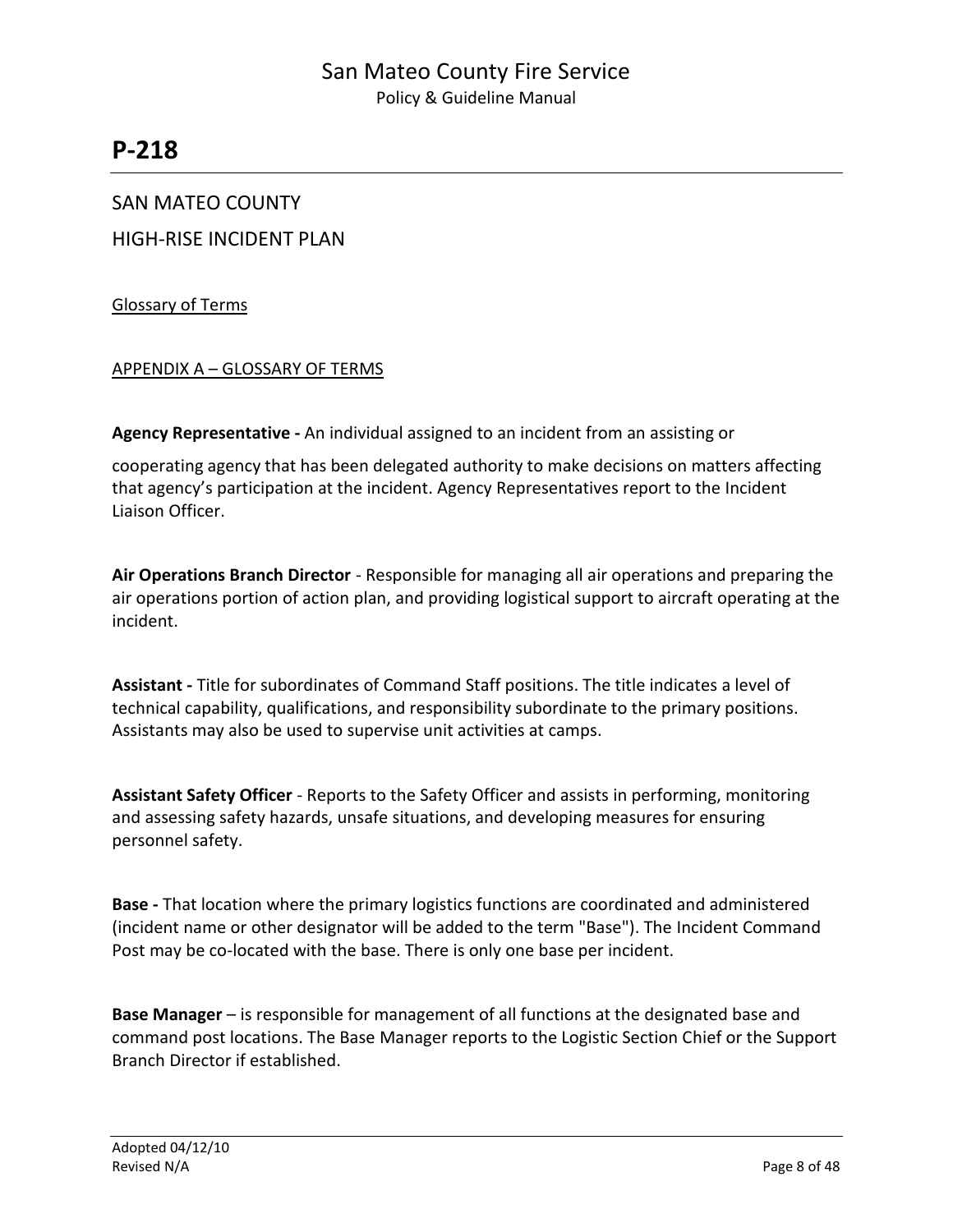## **P-218**

**Branch** - That organizational level having functional/geographic responsibility for major segments of incident operations. The Branch level is organizationally between Section Chiefs and Divisions/Groups. The intent of the position of branch director is to provide adequate span of control.

**Command Staff** - The Command Staff consists of the Information Officer, Safety Officer, and Liaison Officer, who report directly to the Incident Commander.

**Communications Unit Leader** – Prepares the communication plan for the Incident Action Plan. They monitor and log all radio traffic.

**Division** – Organizational level having responsibility for the operations within a defined geographic area. The division level is organized between single resources, task force, and strike team.

**Documentation Unit Leader** – Responsible for collecting all reports and records from the incident.

**Emergency Traffic** – Shall be used to clear radio traffic. Clear text shall be used to identify the type of emergency "Firefighter down," "Firefighter missing," or "Firefighter Trapped," etc.

**Evacuation Group** - Responsible for coordinating the effective movement of people at risk within a structure through the identification and management of authorized routes of egress per the incident action plan.

**General Staff** - The group of incident management personnel comprised of the Operations Section Chief, Planning Section Chief, Logistics Section Chief, and the Finance Section Chief.

**Ground Support Unit Leader**– Is responsible for providing transportation for personnel, equipment, and supplies; providing refilling of SCBA; fueling all powered apparatus and equipment; implementing the ground level traffic/movement plan at the incident including safe routes and zones. The Ground Support Unit Leader reports to Logistics Section Chief or the Support Branch Director if established.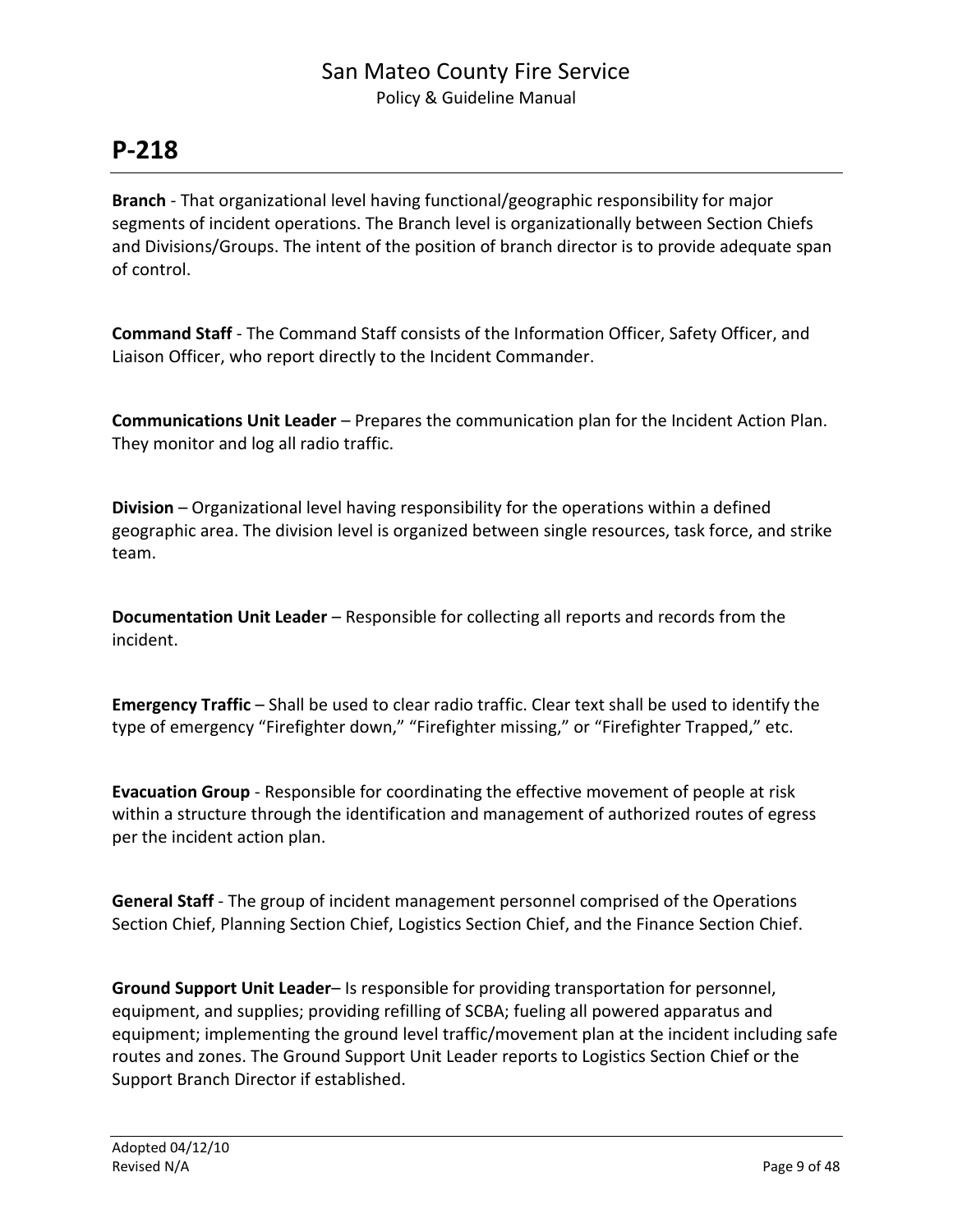**Group** - That organizational level having responsibility for a specified functional assignment at an incident (rescue, salvage, ventilation, evacuation, medical, etc.).

**High-rise -** A high-rise building is defined as a building six or more stories in height, or 75 feet above the lowest fire department access to the highest floor level intended for occupant use.

**Incident Action Plan (IAP)** - The strategic goals, tactical objectives, and support requirements for an incident. All incidents require an action plan. The action plan is not usually in written form for simple incidents. Large or complex incidents will require that the action plan be documented in writing.

**Incident Dispatch Team (IDT)** – trained communications personnel who assist in the management of all communications at the incident. They report to the Communications Unit Leader.

**Information Officer (PIO)** - Responsible for obtaining pertinent information regarding an incident and disseminating that information to the appropriate agencies. This position is a member of the Command Staff.

**Incident Commander** - The individual responsible for the management of all incident operations.

**Liaison Officer** - The point of contact for assisting or coordinating agencies. This position is a member of the Command Staff.

**Lobby Control Unit Leader**- Primary responsibilities are to operate a personnel/crew accounting system for all building entry and exit points, direct fire personnel to correct ingress/egress points, and maintain control of building access. The Lobby Control Unit operates elevator cars and directs building occupants to safe areas. In addition, the Lobby Control Unit Leader will prepare reports as needed. The Lobby Control Unit Leader reports to Logistics Section Chief or the Support Branch Director if established.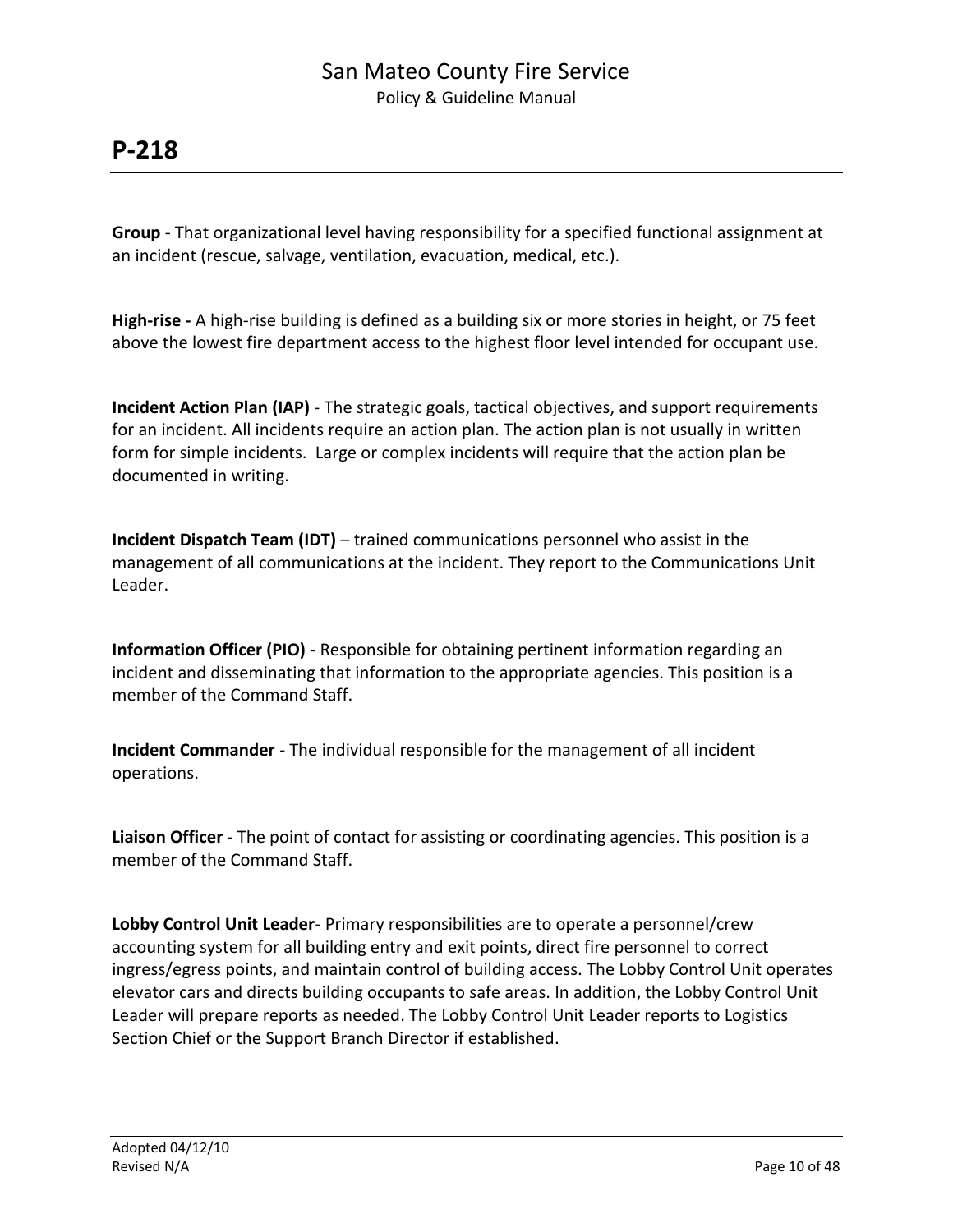**Logistics Section Chief**- Responsible for providing facilities, services, and materials for the incident. The Logistics Section is made up of the Support Branch and the Service Branch. The Support Branch contains Lobby Control Unit, Systems Control Unit, Ground Support Unit, Base, and the Supply Unit. The Service Branch contains the Communications Unit and the Medical Unit (with Rehab).

**Medical Group** - Responsible for coordination of Medical Group functions including triage, treatment, and transportation of civilians/occupants. The Medical Group reports to Operations Section Chief or Medical Branch if established.

**Medical Unit Leader** – Is responsible for emergency personnel working the incident and for developing the Medical Plan. The plan will include medical aid, rehabilitation, and transportation for incident personnel. In addition, the Medical Unit Leader will prepare reports as needed. The Medical Unit Leader reports to Logistics Section Chief or the Support Branch Director if established.

**Operations Section Chief** - Responsible for all tactical operations at an incident. Includes divisions, groups, branches, task forces, strike teams, and single resources.

**Personnel Accountability Reports (PAR)** – A PAR is conducted to ensure all personnel/companies are accounted for at an incident or in a specific area. The Incident Commander shall conduct a PAR of the incident after an evacuation order is given or a change to a defensive mode. The Incident Commander can request a PAR from each Branch Director and Division/Group Supervisor to ensure accountability at any time during the incident.

**Planning Section Chief** - Responsible for the collection, evaluation, dissemination, and use of information about the development of the incident and the status of resources. Includes the Resource Unit, Situation Unit, and the Technical Specialist.

**Rehab** - Responsible for providing an area of rest and first aid for personnel relieved from assigned duties. Rehab may be co-located in the staging area. Rehab reports to the Medical Unit Leader.

**Rescue Group** - Responsible for coordinating the rescue efforts of the Incident Action Plan and the assigned personnel and resources that carry out that function.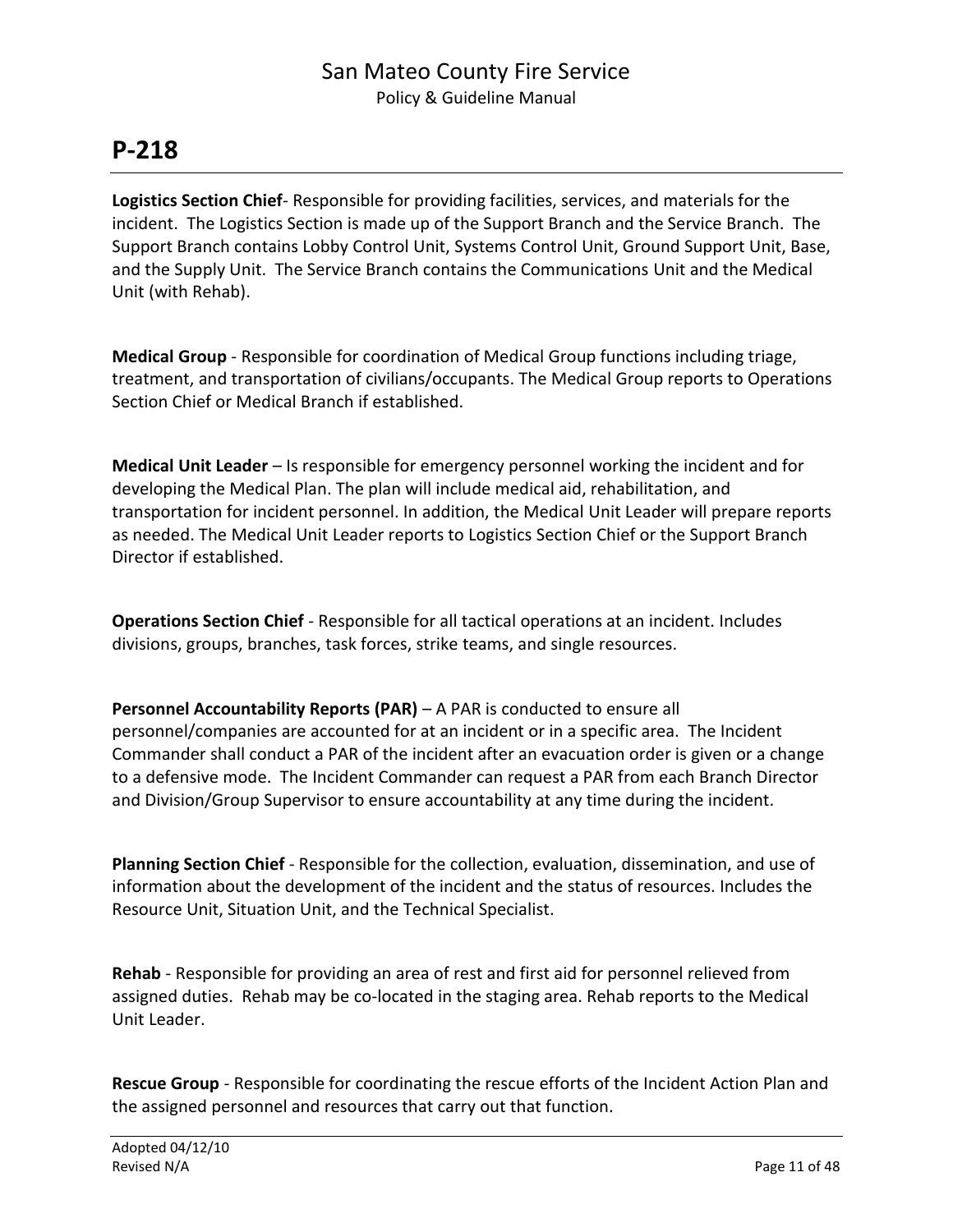**Rapid Intervention Crew (RIC)** – Team that consist of two fire personnel that monitors fire suppression crew(s) on each designated division in the event of a rescue and or emergency situation. This team will respond at the request of the Incident Commander/Operations Section Chief to perform immediate rescue operations for trapped, missing, or injured fire personnel.

**Rapid Intervention Crew Tool Cache** – Consists of selected tools to perform rescue of personnel (e.g. power saws, axes, pry bars, etc.). This cache is to be located with the RIC and available for immediate use.

**Resource Unit Leader** - Functional planning unit within the Planning Section. Responsible for recording the status of resources committed to an incident and evaluation of resources currently committed to an incident, the impact additional responding resources will have on an incident, and anticipated resources needed. They collect all T-cards.

**Safety Officer** - Responsible for monitoring and assessing safety hazards, unsafe situations, and developing measures for ensuring personnel safety. This position is a member of the Command Staff.

**Salvage Group** - Responsible for personnel and equipment assigned to the salvage efforts within a structure, per the Incident Action Plan.

**Section** - That organizational level having responsibility for primary segments of incident operations, such as Operations, Plans, and Logistics. The Section level is organizationally between Branch and Incident Commander.

**Situation Unit Leader** - Functional unit within the Planning Section. Responsible for the analysis of the incident as it progresses. Reports to the Planning Section Chief.

**Staging** - That location where incident personnel and equipment are assigned on an immediate available status usually 2 to 3 floors below the fire.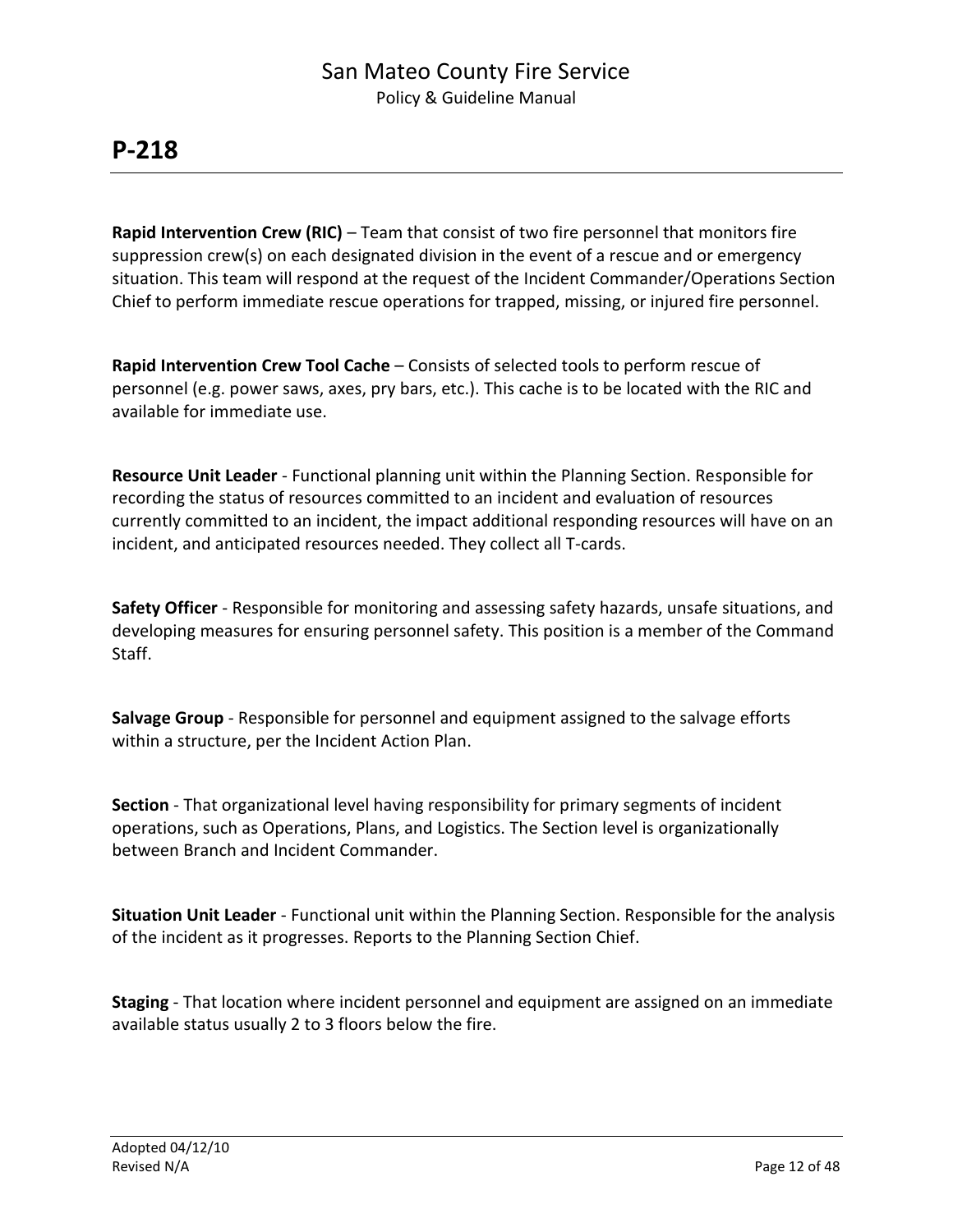## **P-218**

**Staging Area Manager** – Is responsible for the management of all functions within the staging area and reports to the Operations Section Chief. Typically a rehab area and a safe refuge zone is located in this area.

**Systems Control Unit Leader**– Monitors and maintains built-in fire control, life safety, environmental control, communications and elevator systems. This includes sprinkler systems and water supplying those systems.

**Technical Specialist** - Personnel with special skills who are activated only when needed. Technical Specialists report initially to the Planning Section, but may be assigned anywhere within the ICS organizational structure as needed.

**Ventilation Group** - Responsible for coordinating the ventilation efforts and supervising personnel and equipment assigned to the Ventilation Group within the entire structure per the Incident Action Plan.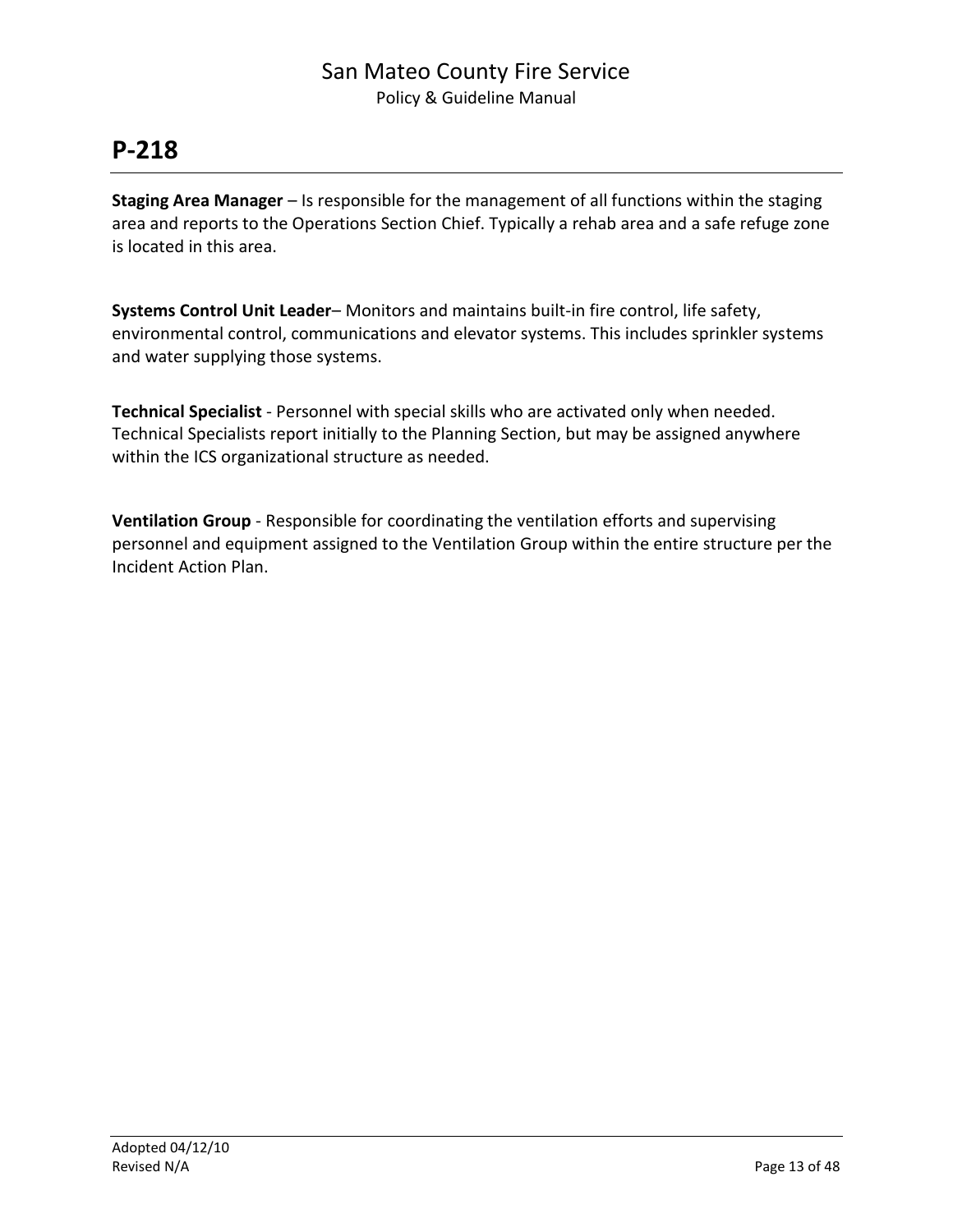## **P-218**

#### **Appendix "B"**

#### **San Mateo County High-rise hose pack**

- 1. The standard high-rise hose pack shall include:
	- $(4)$  50 foot lengths of 2 % inch hose with 2% inch NST threads
	- (1) Smooth Bore/Extendable Nozzle with 2 ½ NST threads (1-1/8" or 1-1/4" nozzle tip)
	- $(1)$  6 to 10 feet of 2  $\frac{1}{2}$  inch hose with 2  $\frac{1}{2}$  inch NST threads
	- $(12)$  2" x 24" Securing straps
- 2. The \*optional high-rise hose pack shall include:
	- (2) 100 foot lengths of 1 ¾ inch hose with 1½ inch NST threads
	- (1) Combination/Extendable Nozzle with 1 ½ NST threads
	- $(1)$  6 to 10 feet of 2  $\frac{1}{2}$  inch hose with 2  $\frac{1}{2}$  inch NST threads
	- (1) Gated wye 2  $\frac{1}{2}$  to 1  $\frac{1}{2}$  inch with NST threads
- *3.* 2 ½" High-rise Bag Inventory Sheet
	- (1) 2  $\frac{1}{2}$  Controlling nozzle equipped with 1-1/8" or 1-1/4" nozzle tip. (1) 2  $\frac{1}{2}$ " x 2 ½" In-line pressure gauge
	- (1) 60 Degree elbow

Or

- (2) 30 Degree elbows
- (1) 18" Aluminum pipe wrench
- $(2)$  2 ½" Spanner wrenches
- (12) Door chocks minimum
- $(1)$  1  $\frac{1}{2}$ " x 2  $\frac{1}{2}$ " increaser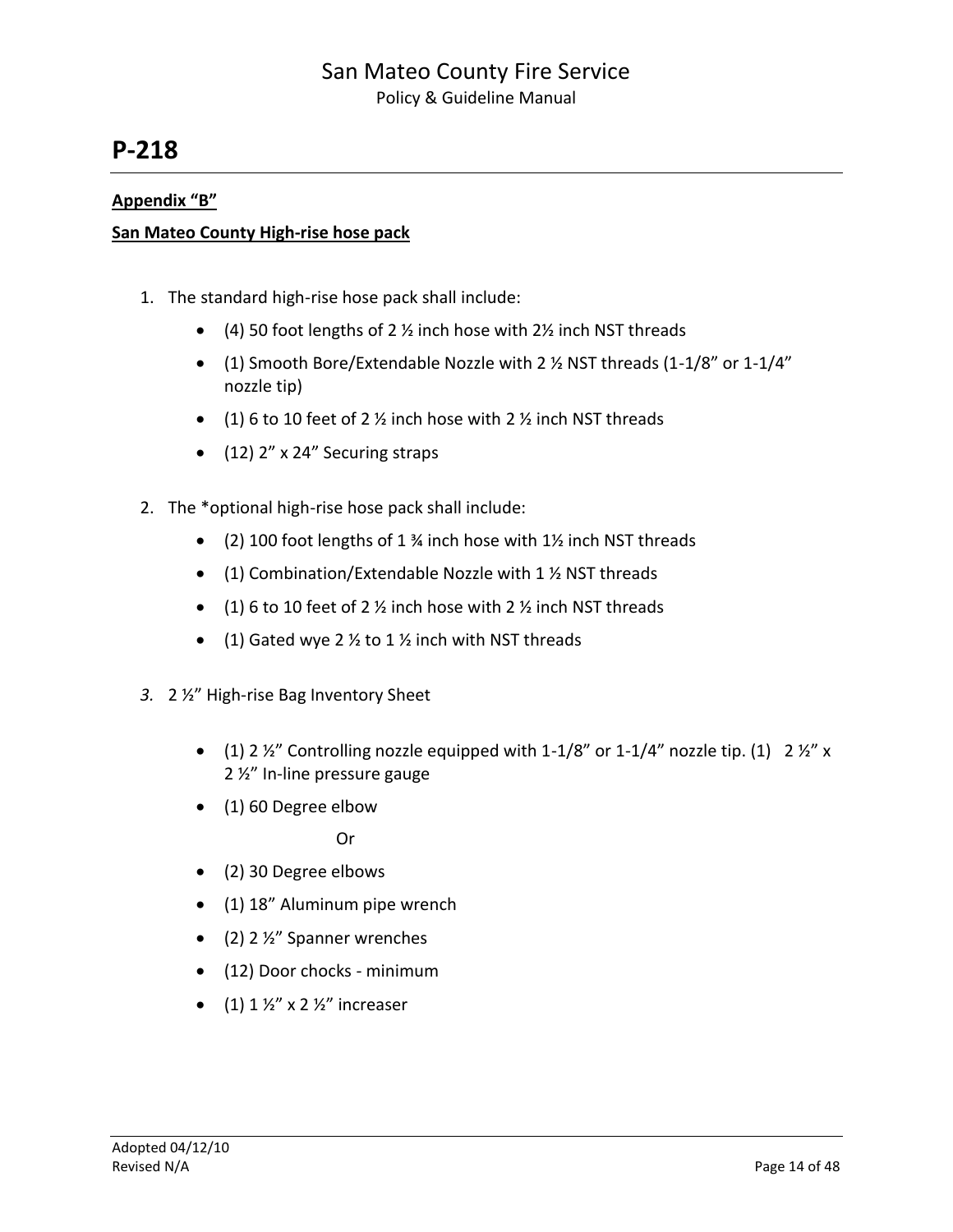## **P-218**

\* The 2 ½" inch hose bundle should be considered the primary hose used for a high-rise incident. The 1 ¾" hose bundle should be considered as an option only under unusual conditions.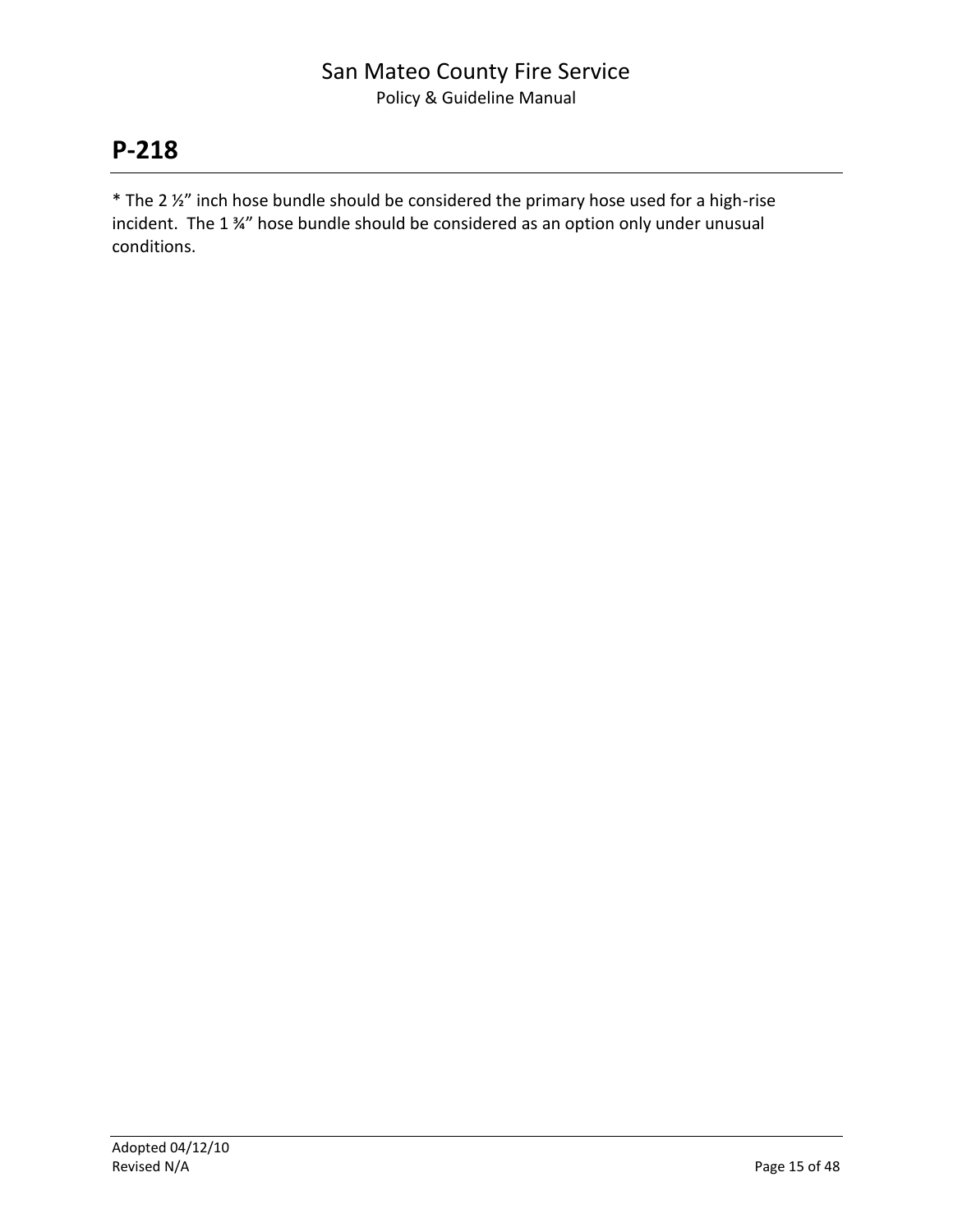## **P-218**

#### **Appendix "C"**

#### **High-rise Incident Fire Resource Assignments**

#### **1 st Alarm Units**

**First Engine:** Recon/ Fire Attack (Use Company Designator unless/until assigned an ICS designator)

- Exterior size-up
- Initiate IC
- Access "Knox box" keys
- Gain entry to building
- Check annunciator panel for fire signal location and type
- Make contact with building personnel if possible
- Identify stairwells
- Pass IC
- Size-up each floor on way up to floor of alarm or fire
- **•** Before entering IDLH wait for  $2^{nd}$  company

First Truck: Recon/ Fire Attack (Use Company Designator unless/until assigned an ICS designator)

- Assigned to work with First Engine
- Aerial Ladder operations if immediately needed to effect rescue

#### **Second Engine:** Water Supply/Lobby Control Unit ("Lobby")

- Captain and FF to assume Lobby Control Unit
- Driver of engine to water supply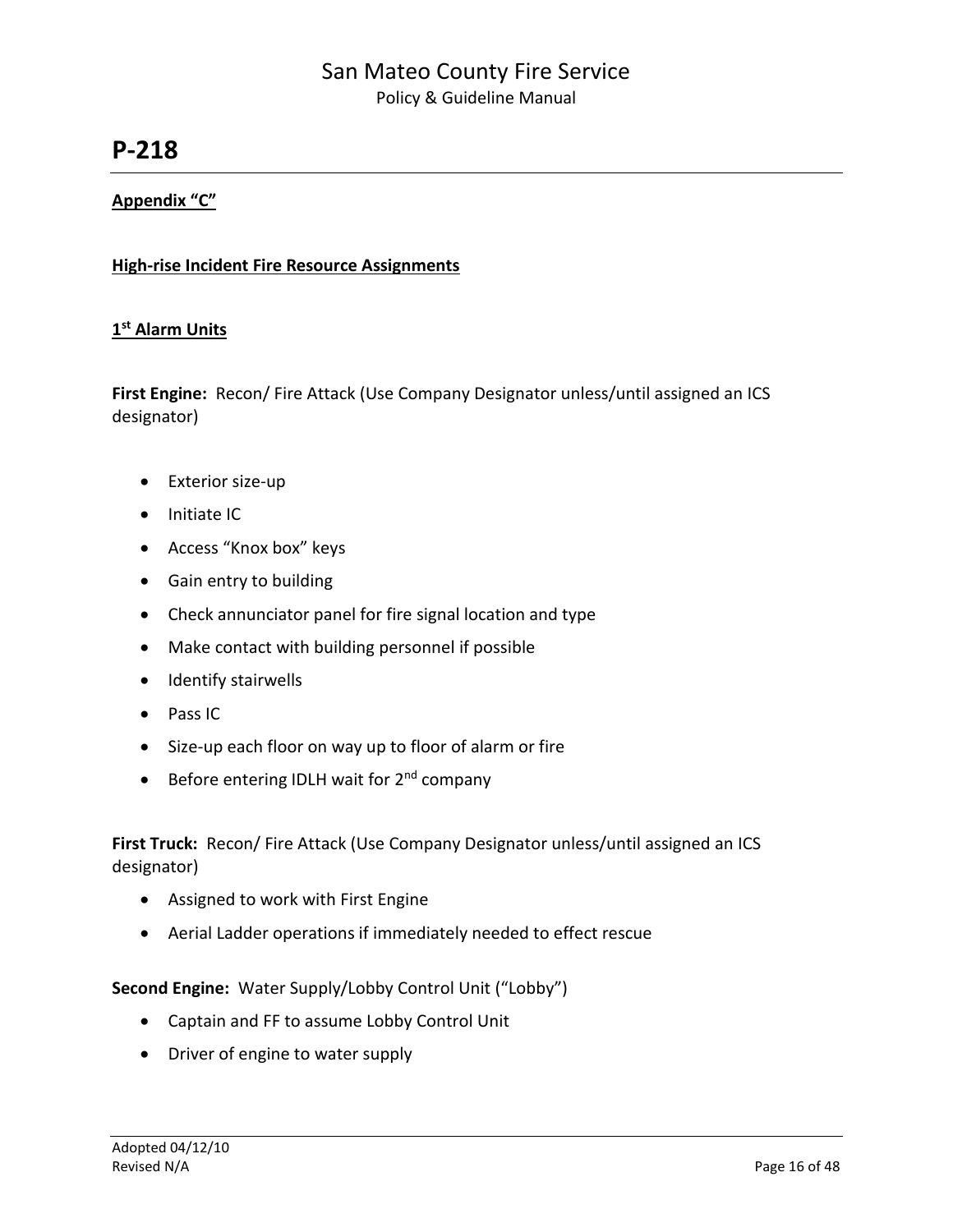## **P-218**

**Third Engine:** Assigned to work with First Engine

**Fourth Engine:** Establish Staging

**Fifth Engine:** To Staging

**Second Truck:** To Staging (Consideration given to assigning to floor above the fire)

Aerial Ladder operations if immediately needed to effect rescue

#### **Third Truck:** To Staging

Aerial Ladder operations if immediately needed to effect rescue

**RIC Engine** - Assigned engine on 1<sup>st</sup> alarm

- Check in with lobby
- Locate two floors below reported fire.
- Report to IC until RIC Group Supervisor arrives.
- A RIC group should be established at each stairwell where fire companies enter an IDLH.

#### **2 nd Alarm Units**

**First Arriving Engine on 2nd Alarm:** Establish Base

**All other 2nd Alarm units to Staging through Base**

#### **3 rd Alarm & Greater Units**

#### **All units to Base**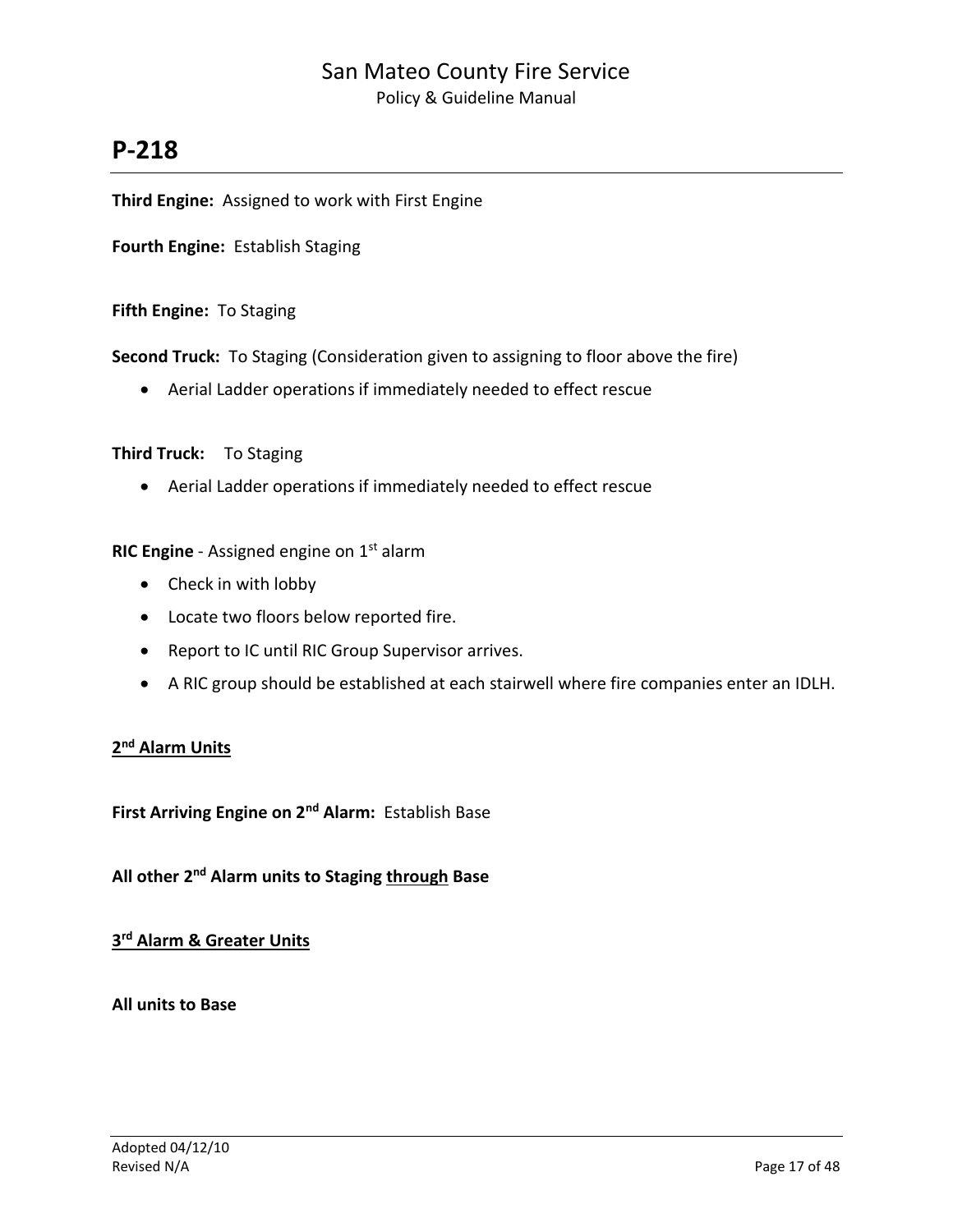## **P-218**

**Equipment:** All units should bring equipment appropriate to their assignment. No personnel should go into the building with empty hands. The following is a list of minimum requirements that each type of company should give first priority to:

#### **Engine Companies:**

Hose bundles (2 ½") SCBA Bottles (multiple) Thermal Imaging Cameras

## **Truck Companies:** Forcible Entry Tools Hooks/Pike Poles, etc. SCBA Bottles Thermal Imaging Cameras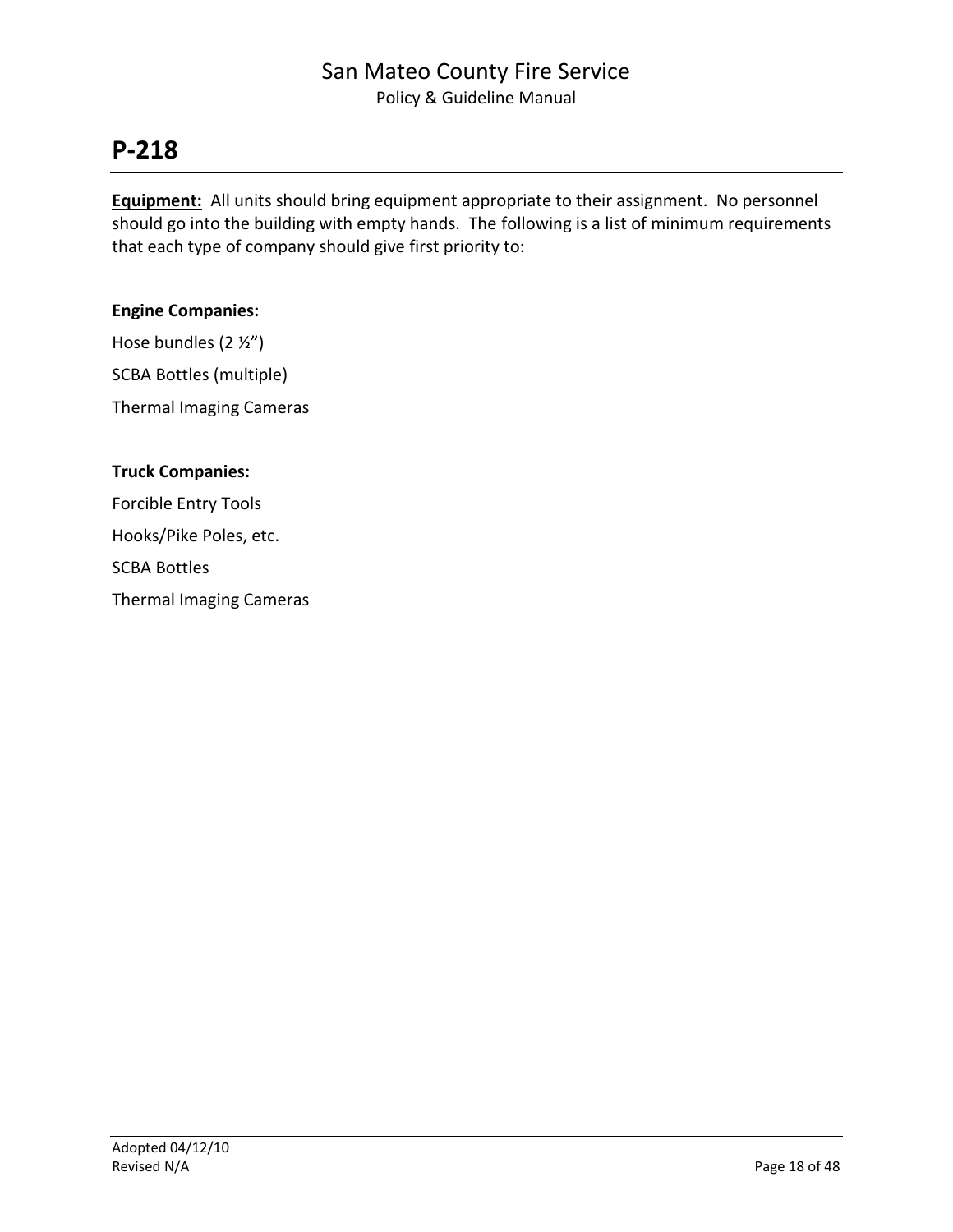# **Appendix "D"**

# **SAN MATEO COUNTY HIGH-RISE INCIDENT PLAN**

# **Incident Commander Position Checklist**

- **Assess the situation and/or obtain a briefing from the prior Incident Commander.**
- $\Box$  Donn ICS position vest.
- **Determine Incident Objectives and strategy.**
- **Establish the immediate priorities.**
- **Establish an Incident Command Post.**
- **Consider the need for Unified Command.**
- **Establish an appropriate organization.**
- **Ensure planning meetings are scheduled as required.**
- **Approve and authorize the implementation of an Incident Action Plan.**
- **Ensure that adequate safety and personnel accountability measures are in place.**
- **Coordinate activity for all Command and General Staff.**
- **Coordinate with key people and officials.**
- **Approve requests for additional resources or for the release of resources.**
- **Keep agency administrator informed of incident status.**
- **Approve the use of trainees, volunteers, and auxiliary personnel.**
- **Authorize release of information to the news media.**
- **Ensure Incident Status Summary (ICS Form 209) is completed and forwarded to appropriate higher authority.**
- **Order the demobilization of the incident when appropriate.**
- **Maintain Unit/Activity Log (ICS Form 214).**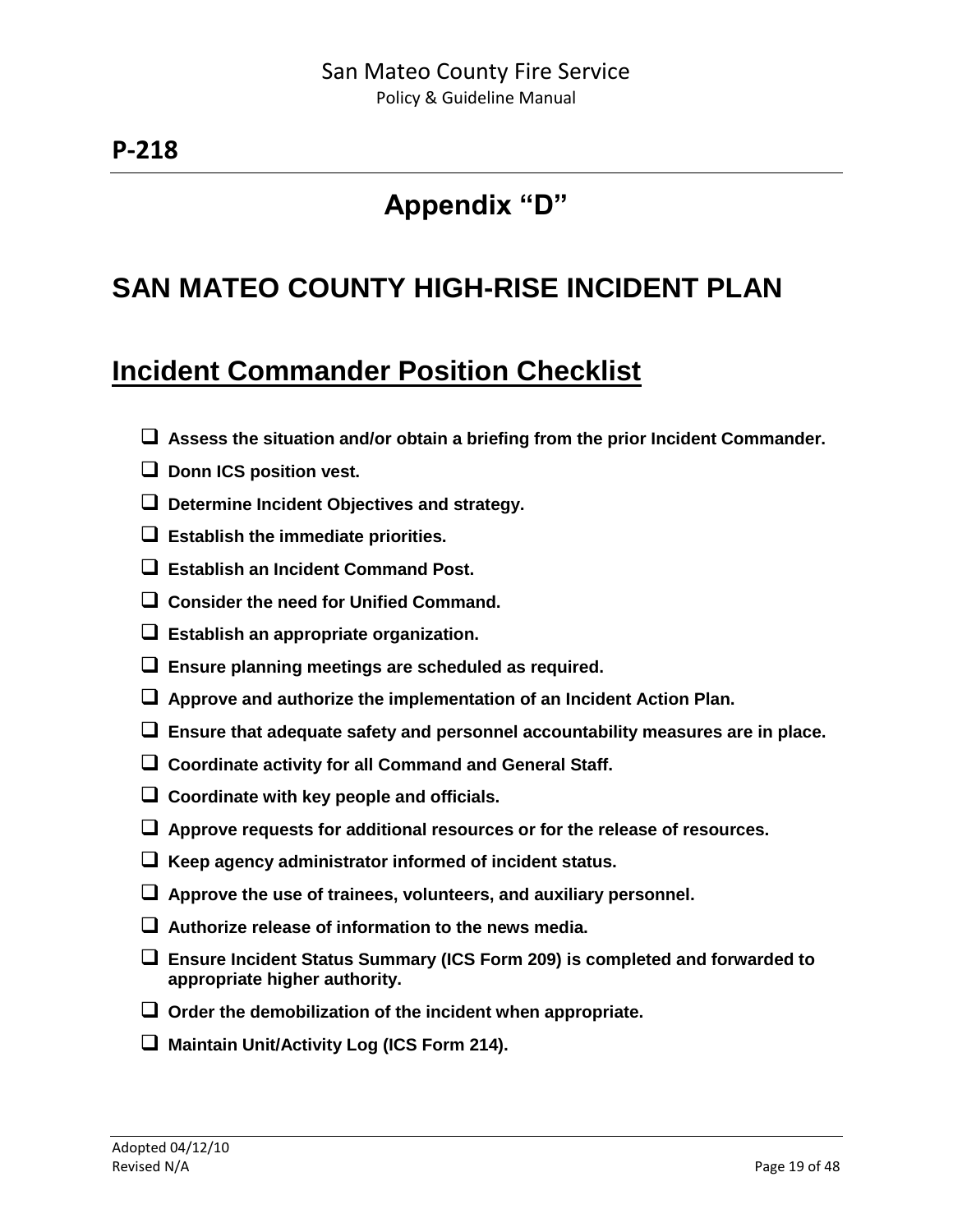# **Incident Commander**

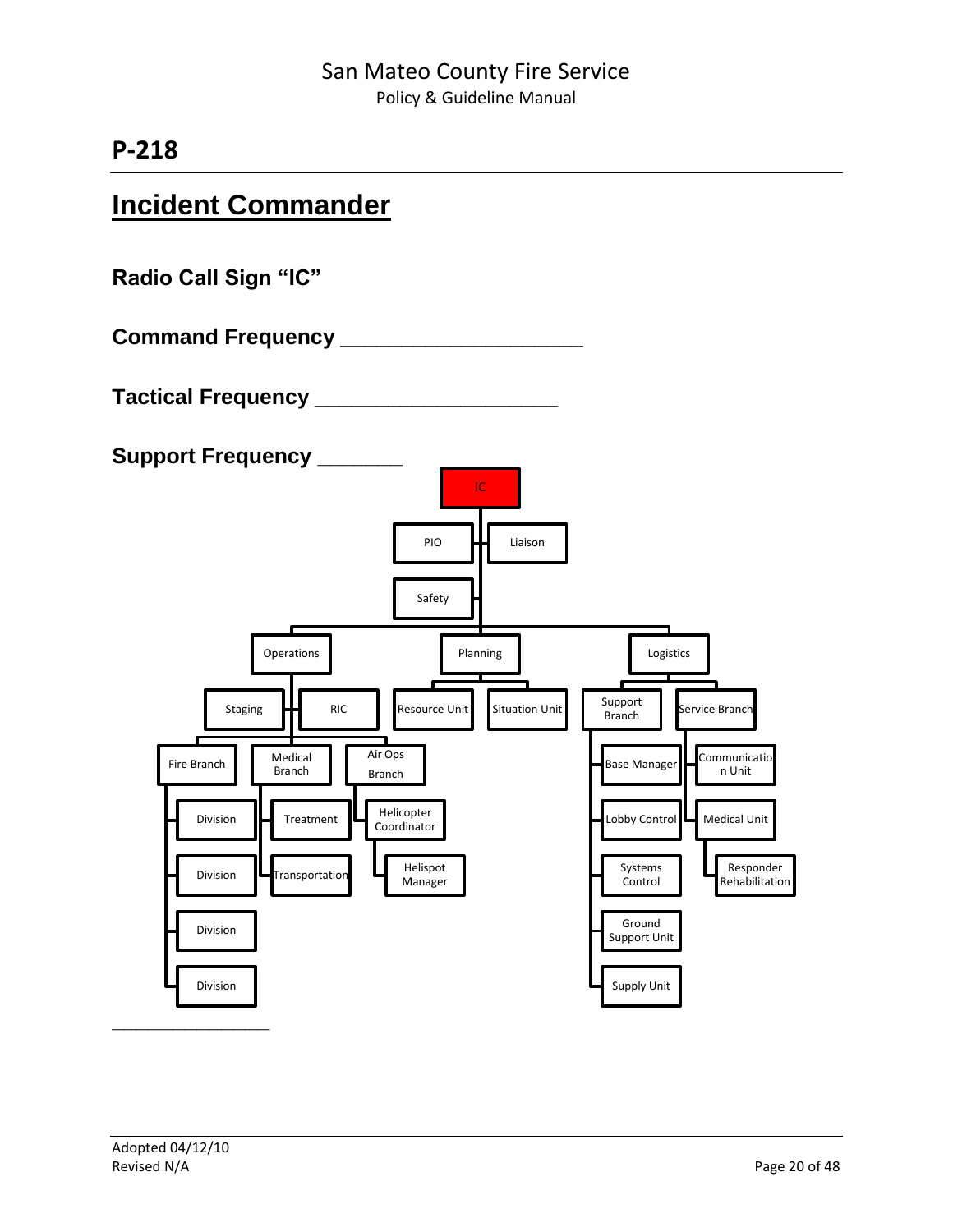# **SAN MATEO COUNTY HIGH-RISE INCIDENT PLAN**

## **Safety Officer Position Checklist**

- **Obtain situation briefing from I.C.**
- **Donn ICS position vest.**
- **Assess situation.**
- **Review the Incident Action Plan (IAP) for safety implications.**
- **Identify existing and potential hazardous situations associated with the incident.**
- **Keep all personnel informed of existing and potential hazards.**
- **Assign Assistant Safety Officers as needed.**
- **Exercise emergency authority to stop or prevent unsafe acts when immediate action is needed and communicate such exercise of authority to the Incident Commander.**
- **Initiate appropriate mitigation measures, i.e., Personnel Accountability, Rapid Intervention Crew/Company, etc.**
- **Participate in planning meetings and advocate effective risk management.**
- **Develop and communicate an incident safety message as appropriate.**
- **Investigate accidents that have occurred within the incident area.**
- **Maintain Unit/Activity Log (ICS Form 214).**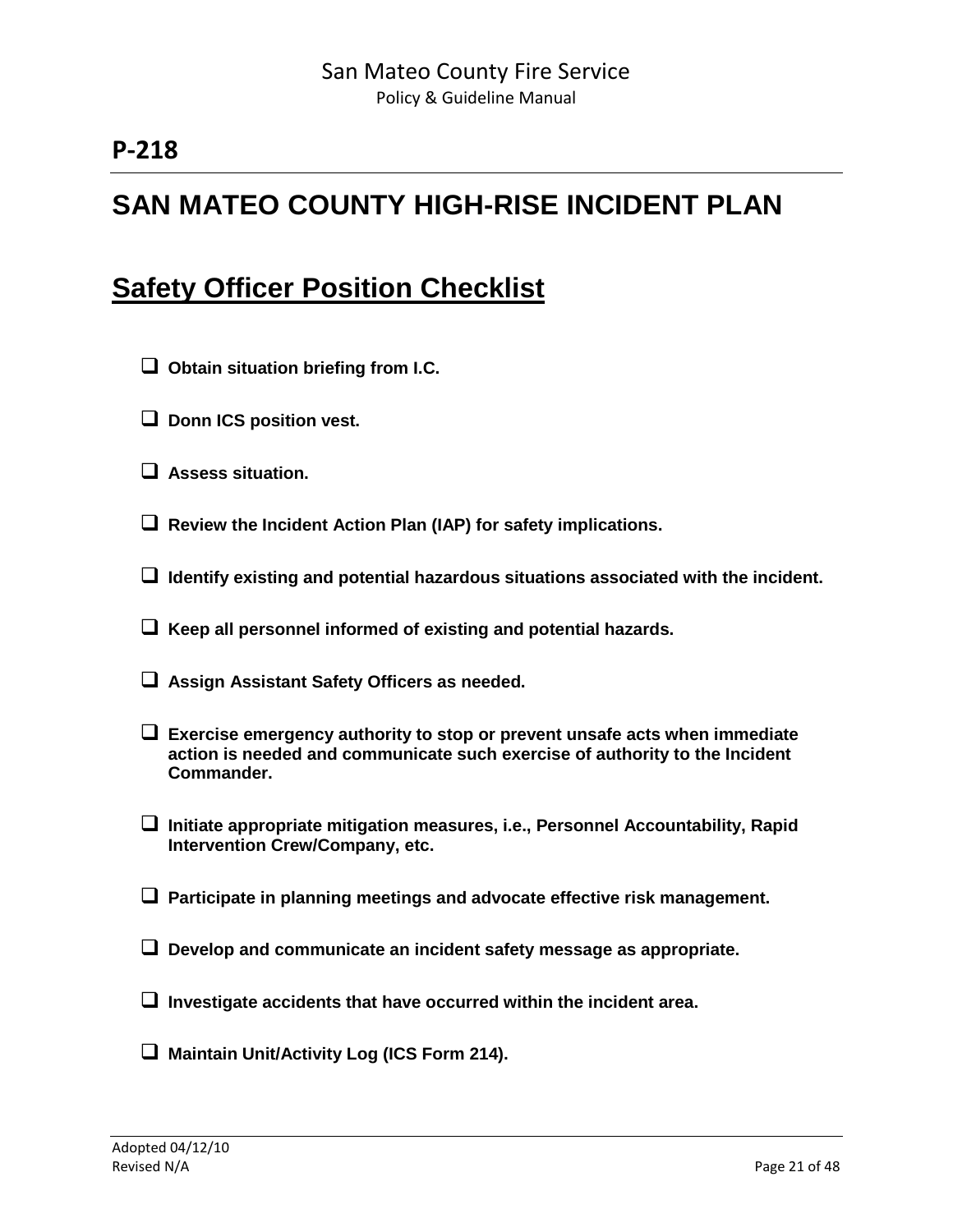# **Safety Officer**

**Radio Call Sign "Safety"**

**Command Frequency \_\_\_\_\_\_\_\_\_\_\_\_\_\_\_\_\_\_\_\_**

**Tactical Frequency \_\_\_\_\_\_\_\_\_\_\_\_\_\_\_\_\_\_\_\_**

**Support Frequency \_\_\_\_\_\_\_\_\_\_\_\_\_\_\_\_\_\_\_\_**

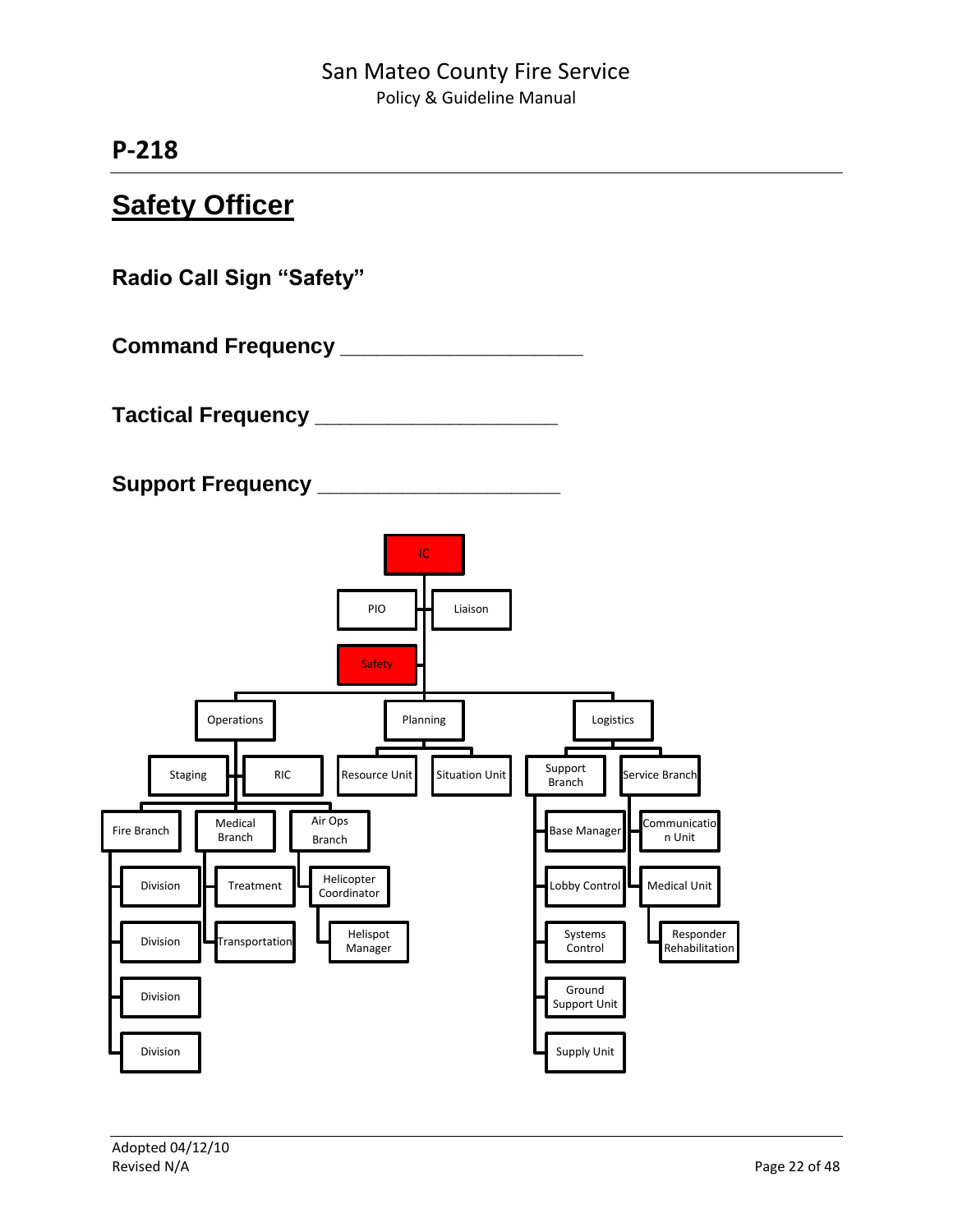# **SAN MATEO COUNTY HIGH-RISE INCIDENT PLAN**

# **Operations Section Chief Position Checklist**

- **Obtain situation briefing from I.C.**
- **D** Donn ICS position vest.
- **Develop the operations portion of the Incident Action Plan (IAP).**
- **Brief and assign Operations Section personnel in accordance with the IAP.**
- **Establish operational area in proximity of the fire suppression activities.**
- **Establish Divisions/Groups and assign Supervisors as needed.**
- **Establish Staging Area and assign Staging Area Manager.**
- **Ensure RIC is established.**
- **Supervise Operations Section ensuring safety of all personnel.**
- **Determine need for any additional resources and make request.**
- **Request periodic progress reports from Division/Group Supervisors.**
- **Maintain Unit/Activity Log (ICS Form 214).**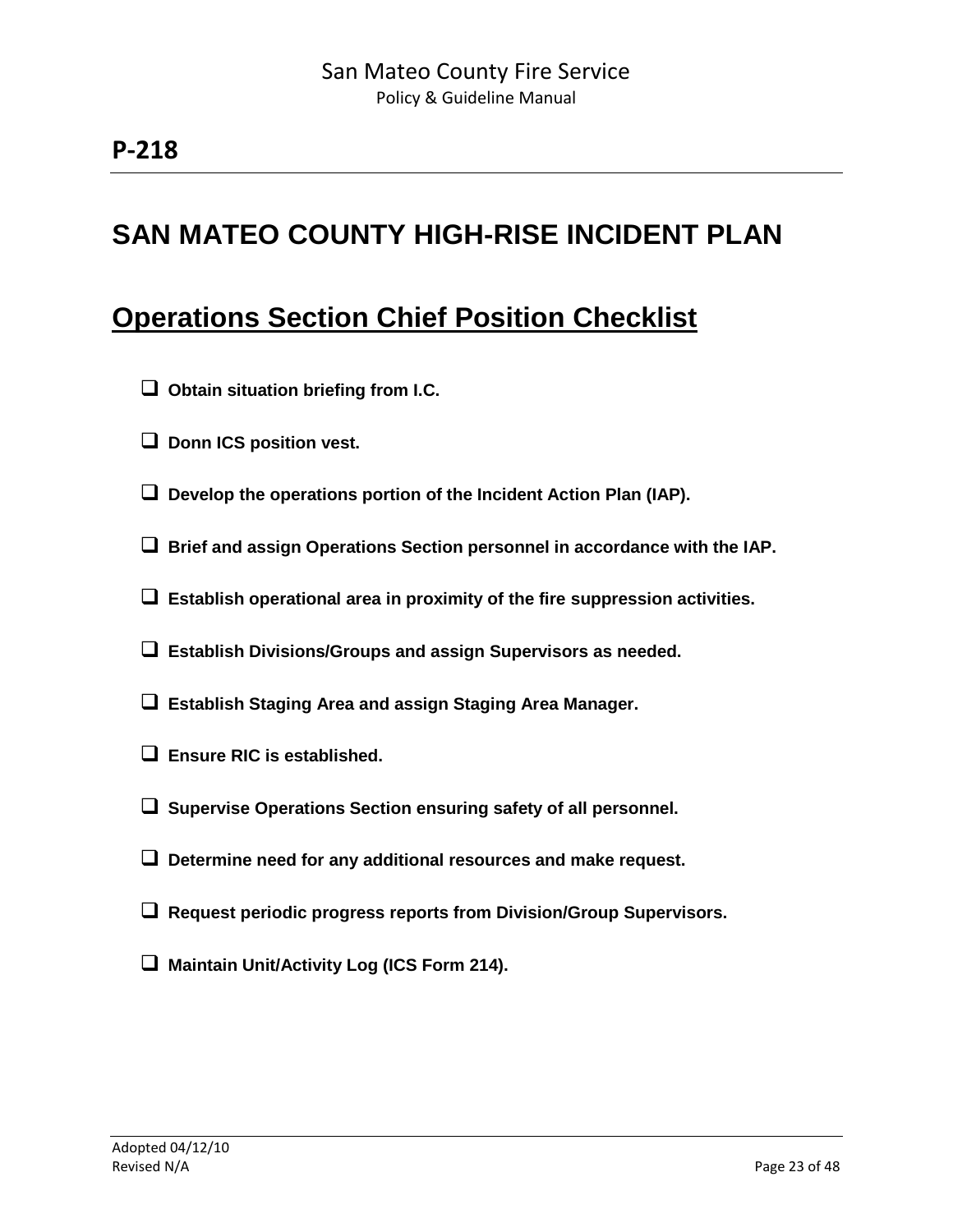# **Operations Section Chief**

**Radio Call Sign "Operations"**

**Command Frequency \_\_\_\_\_\_\_\_\_\_\_\_\_\_\_\_\_\_\_\_**

**Tactical Frequency \_\_\_\_\_\_\_\_\_\_\_\_\_\_\_\_\_\_\_\_**

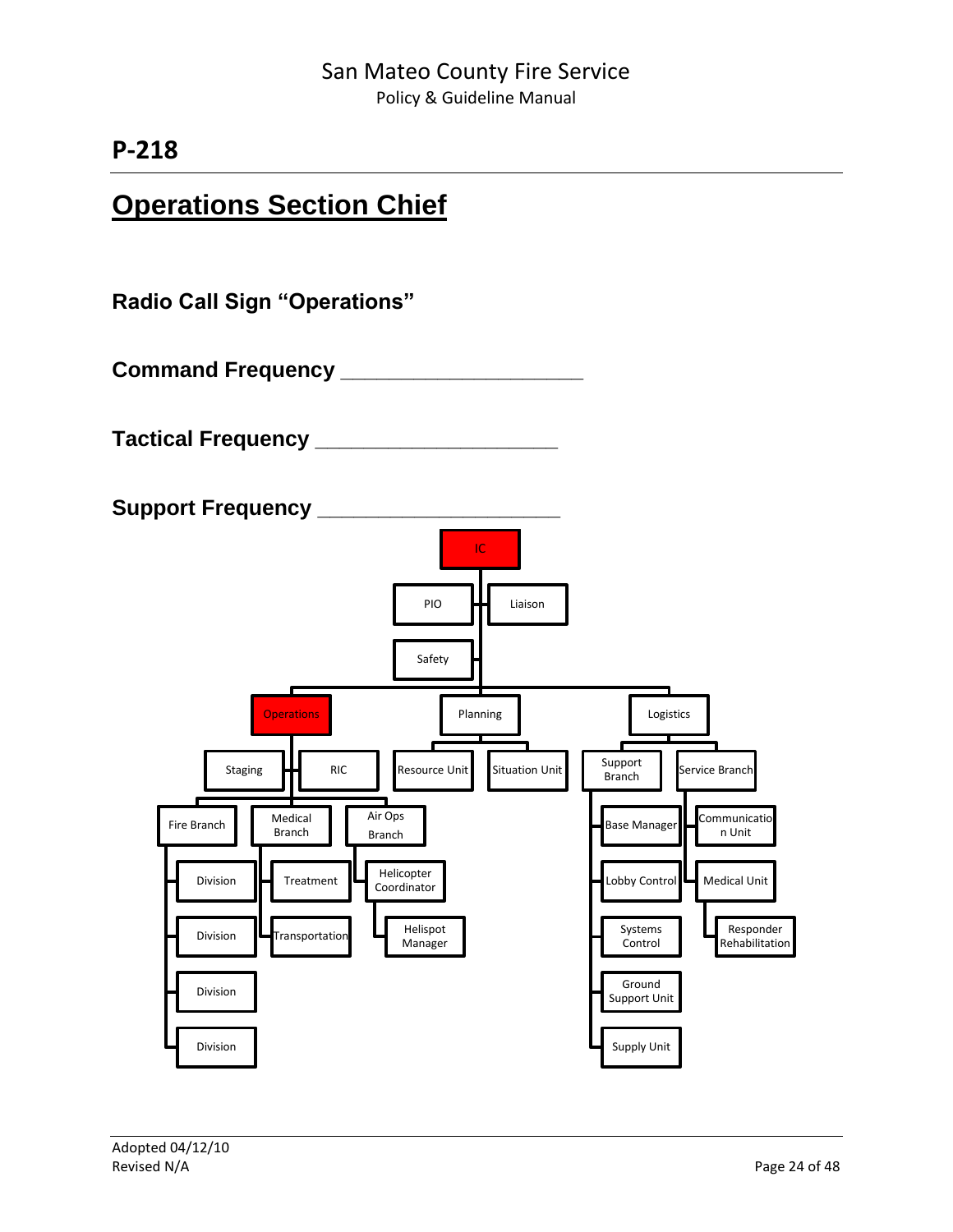# **SAN MATEO COUNTY HIGH-RISE INCIDENT PLAN**

## **Staging Area Manager Position Checklist**

- **Obtain situation briefing from Operations Section Chief (OSC) or Incident Commander.**
- **D** Donn ICS position vest.
- **Proceed to selected location and evaluate suitability (minimum two floors below). Announce location to OSC.**
- **Request necessary resources and personnel to handle Staging functions.**
- **Establish check-in function.**
- **Maintain a personnel accountability system for arriving and departing crews.**
- **Establish Staging Area layout and identify/post each functional area (e.g. Crew-Ready Area, Air Cylinder Exchange, Equipment Pool, and Medical Unit if colocated within Staging).**
- **Determine, establish, or request needed facility services (e.g. drinking water, lighting, etc.).**
- **Coordinate with Logistics Section or Systems Control Unit to maintain fresh air.**
- **Request information on what the required reserve resource levels are to be maintained in Staging from the OSC.**
	- o **Maintain levels and advise the OSC when reserve levels are reached.**
- **Coordinate with the RIC Group Supervisor to designate area(s) for RIC(s) to standby if co-located within Staging.**
- **Direct crews and equipment to designated locations as requested by the OSC or Incident Commander.**
- **Maintain Unit/Activity Log (ICS Form 214).**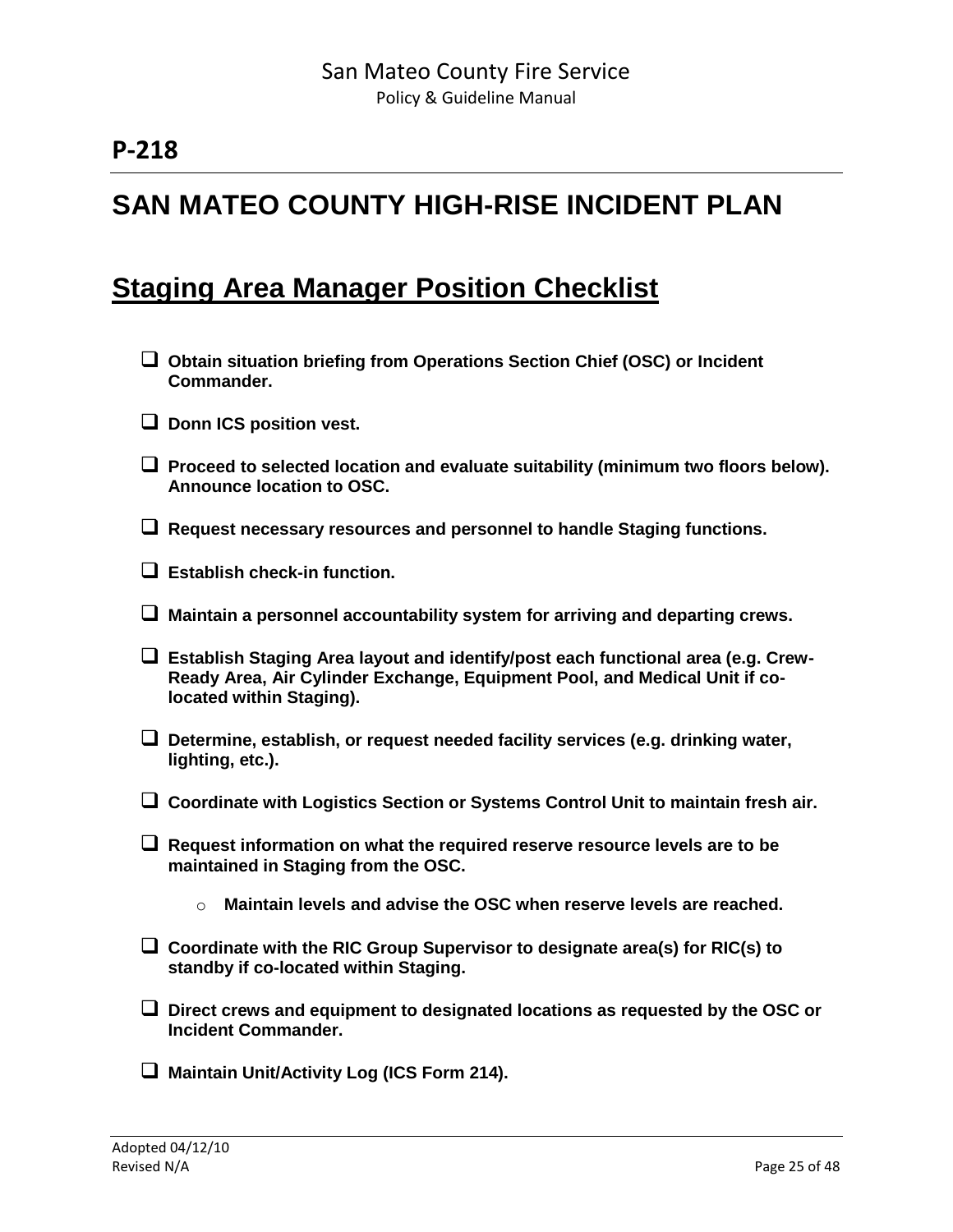# **Staging Area Manager**

**Radio Call Sign "Staging"**

**Command Frequency \_\_\_\_\_\_\_\_\_\_\_\_\_\_\_\_\_\_\_\_**

**Tactical Frequency \_\_\_\_\_\_\_\_\_\_\_\_\_\_\_\_\_\_\_\_**

**Support Frequency \_\_\_\_\_\_\_\_\_\_\_\_\_\_\_\_\_\_\_\_**

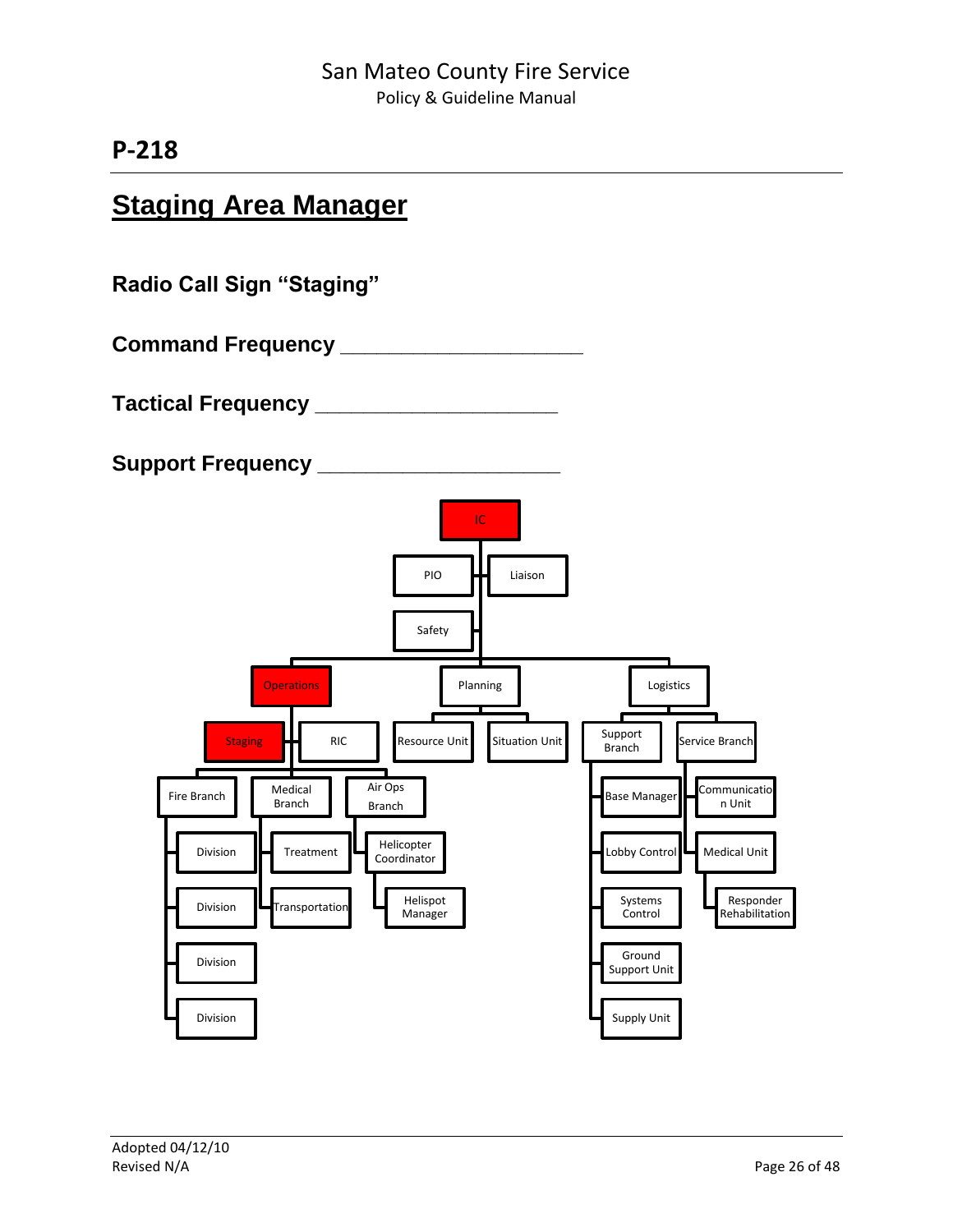# **SAN MATEO COUNTY HIGH-RISE INCIDENT PLAN**

# **Rapid Intervention Group Supervisor Position Checklist**

- **Obtain situation briefing from Operations Section Chief (OSC) or Incident Commander.**
- **L** Donn ICS position vest.
- **Determine Rapid Intervention Group needs (personnel, equipment, supplies and additional support).**
- **Evaluate tactical operations in progress.**
- **Evaluate floor plans above and below emergency operations.**
- **Assign and brief RIC's based on number of stairwells and floors used for emergency operations.**
- **Verify potential victims and hazard locations and insure that RICs are prepared for possible deployment.**
- **Notify Operations Section Chief or Incident Commander when RICs are operational or deployed.**
- **Develop RIC contingency plans.**
- **Secure operations and release personnel as determined by the Demobilization Plan.**
- **Maintain Unit/Activity Log (ICS Form 214).**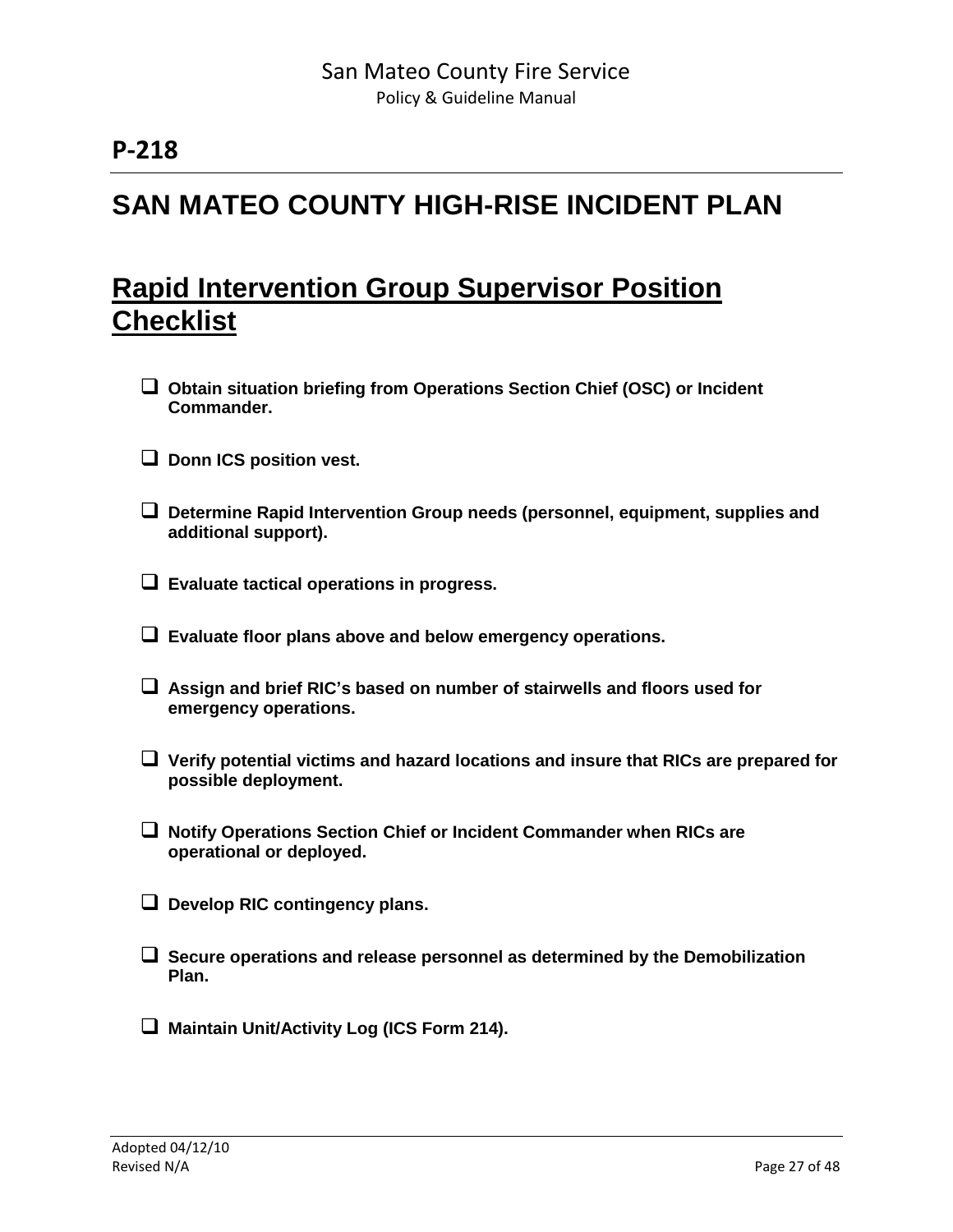# **Rapid Intervention Group Supervisor**

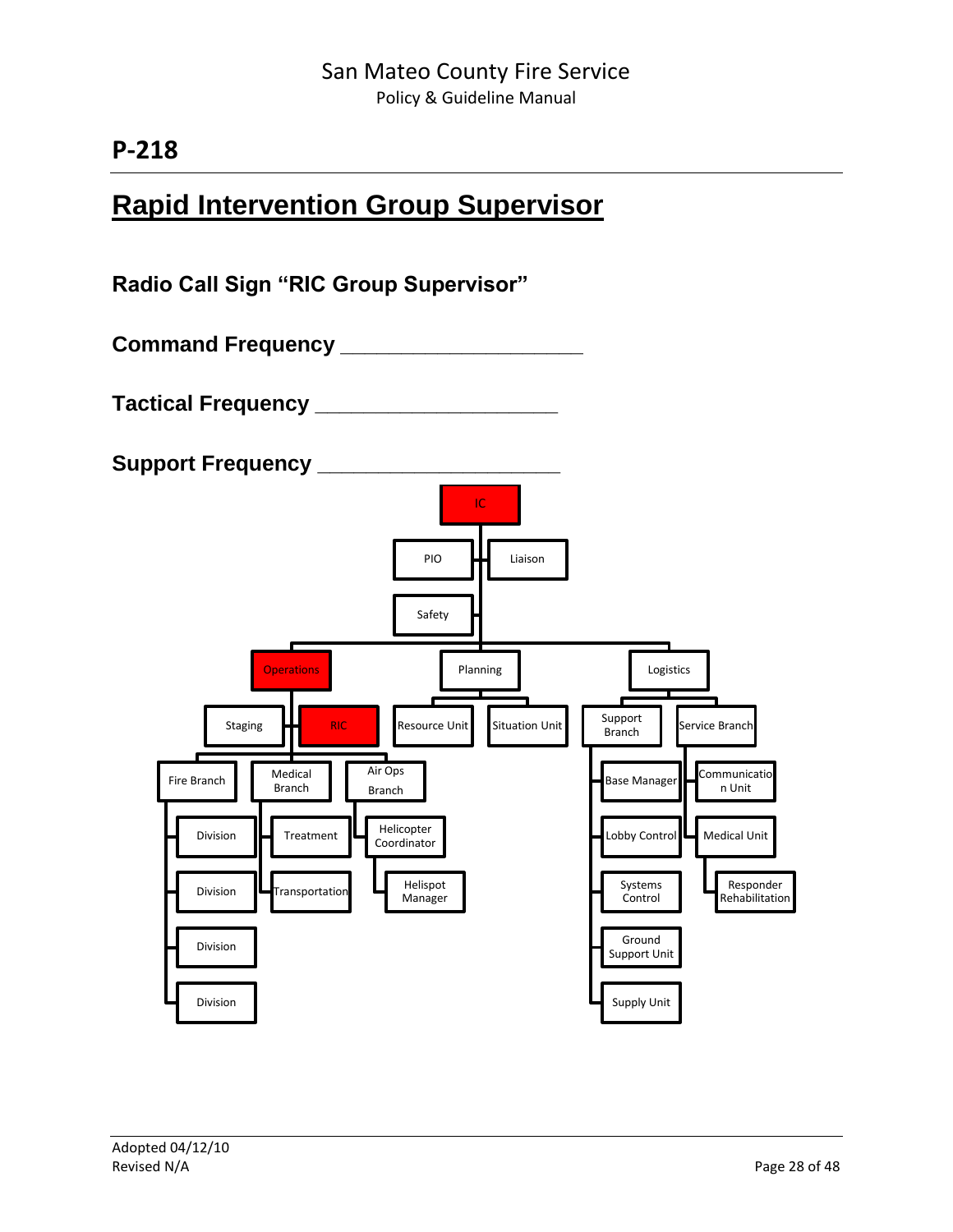# **SAN MATEO COUNTY HIGH-RISE INCIDENT PLAN**

## **Evacuation Group Supervisor Position Checklist**

- **Obtain situation briefing from Operations Section Chief (OSC) or Incident Commander.**
- **D** Donn ICS position vest.
- **Determine Evacuation Group requirements (personnel, equipment, supplies).**
- **Ensure the evacuation in progress is to a safe location.**
- **Confirm evacuation stairwell(s) with the OSC and Ground Support.**
- **Ensure ventilation of evacuation stairwell(s) and Safe Refuge Areas.**
- **Coordinate evacuation message with the Systems Control Unit utilizing the building's Public Address system.**
- **Assign personnel in the evacuation stairwell(s) to assist/direct building occupants to a safe location.**
- **Secure operations and release personnel as determined by the Demobilization Plan.**
- **Maintain Unit/Activity Log (ICS Form 214).**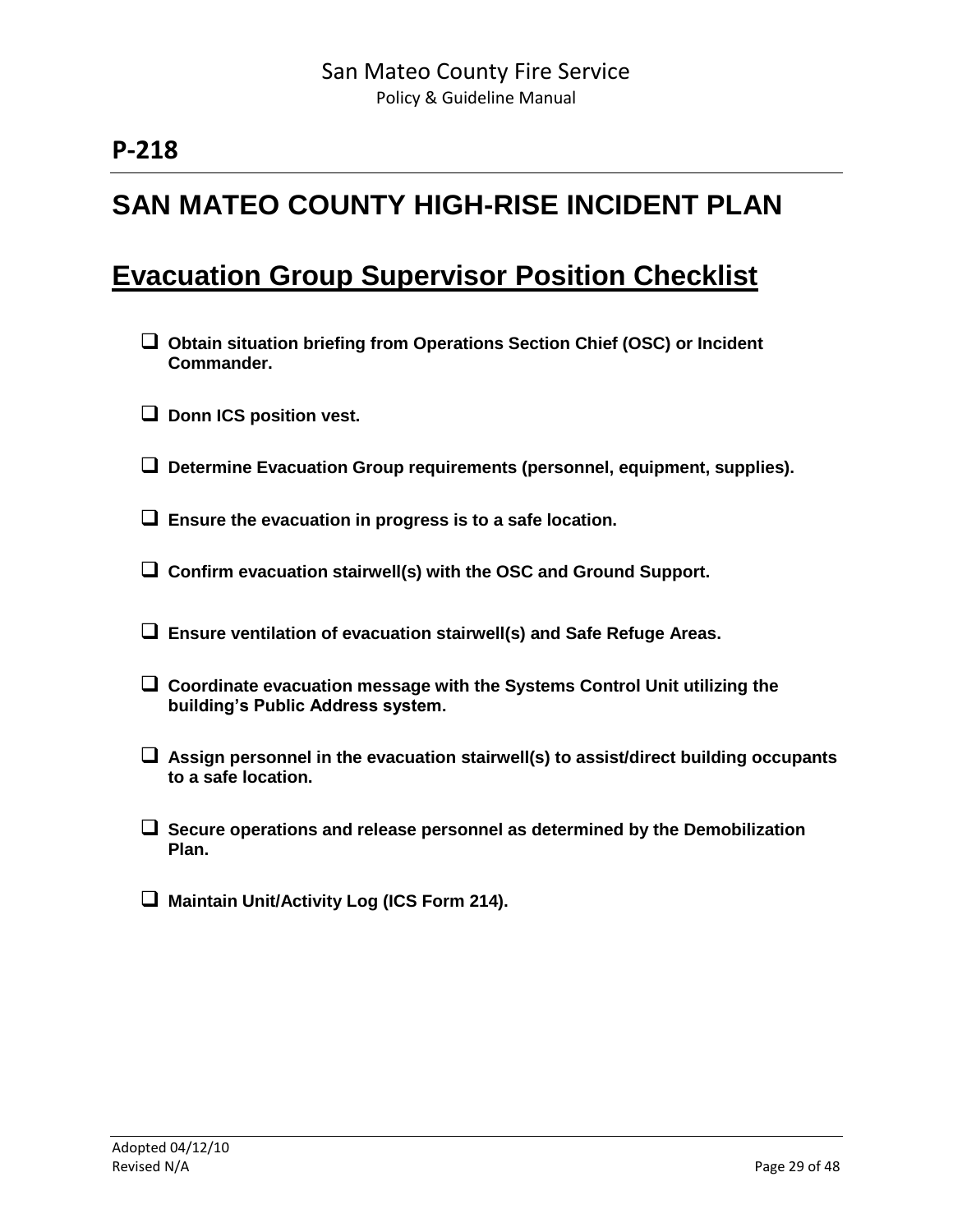# **Evacuation Group Supervisor**

**Radio Call Sign "Evacuation Group Supervisor"**

**Command Frequency \_\_\_\_\_\_\_\_\_\_\_\_\_\_\_\_\_\_\_\_**

**Tactical Frequency \_\_\_\_\_\_\_\_\_\_\_\_\_\_\_\_\_\_\_\_**

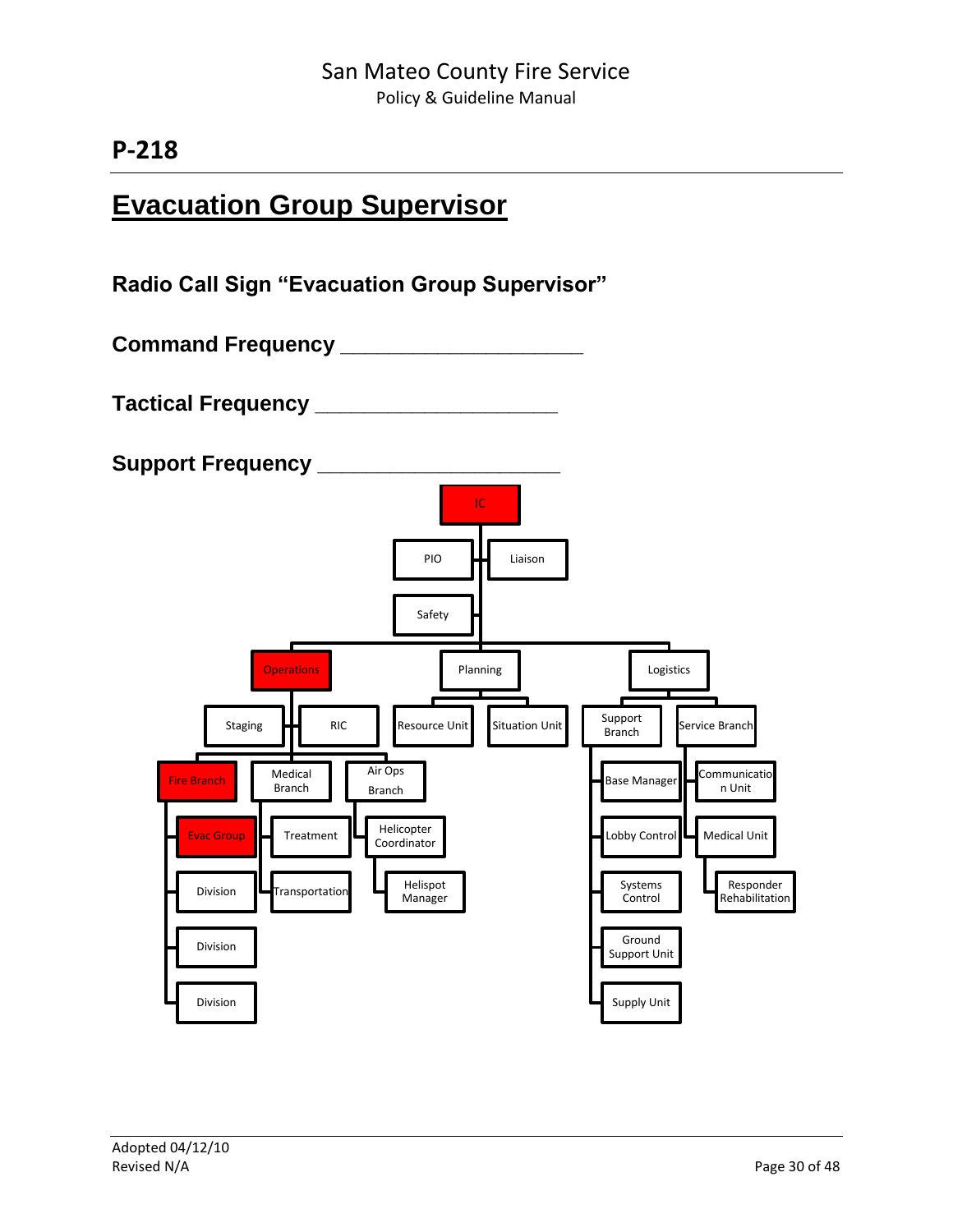# **SAN MATEO COUNTY HIGH-RISE INCIDENT PLAN**

# **Logistics Section Chief Position Checklist**

|    | $\Box$ Obtain situation briefing from the I.C.                                                                                   |
|----|----------------------------------------------------------------------------------------------------------------------------------|
| u. | Donn ICS position vest.                                                                                                          |
|    | $\Box$ Plan organization of Logistics Section.                                                                                   |
|    | $\Box$ Assign work locations and preliminary work tasks to Section personnel.                                                    |
|    | Notify Resources Unit of Logistics Section Units activated including names and<br>locations of assigned personnel.               |
|    | $\Box$ Assemble and brief Branch Directors and Unit Leaders.                                                                     |
|    | $\Box$ Participate in preparation of Incident Action Plan.                                                                       |
|    | $\Box$ Establish and supervise the activities of lobby control, base, stairwell support,<br>and water supply.                    |
|    | $\Box$ Coordinate with the Operations Section Chief to ensure proper flow of personnel<br>and equipment to staging.              |
|    | $\Box$ Keep the I.C. informed as to the need for additional alarms, to maintain a<br>minimum reserve of personnel and equipment. |
|    | $\Box$ Identify service and support requirements for planned and expected operations.                                            |
|    | $\Box$ Provide input to and review Communications Plan, Medical Plan and Traffic Plan.                                           |
|    | $\Box$ Coordinate and process requests for additional resources.                                                                 |
|    | $\Box$ Review Incident Action Plan and estimate Section needs for next operational<br>period.                                    |
|    | $\Box$ Advise on current service and support capabilities.                                                                       |
|    | $\Box$ Prepare service and support elements of the Incident Action Plan.                                                         |
|    | $\Box$ Estimate future service and support requirements.                                                                         |
|    | $\Box$ Receive Demobilization Plan from Planning Section.                                                                        |
| ⊔. | Recommend release of unit resources in conformity with Demobilization Plan.                                                      |
|    | $\Box$ Ensure general welfare and safety of Logistics Section personnel.                                                         |
|    | $\Box$ Maintain unit/activity log (ICS Form 214).                                                                                |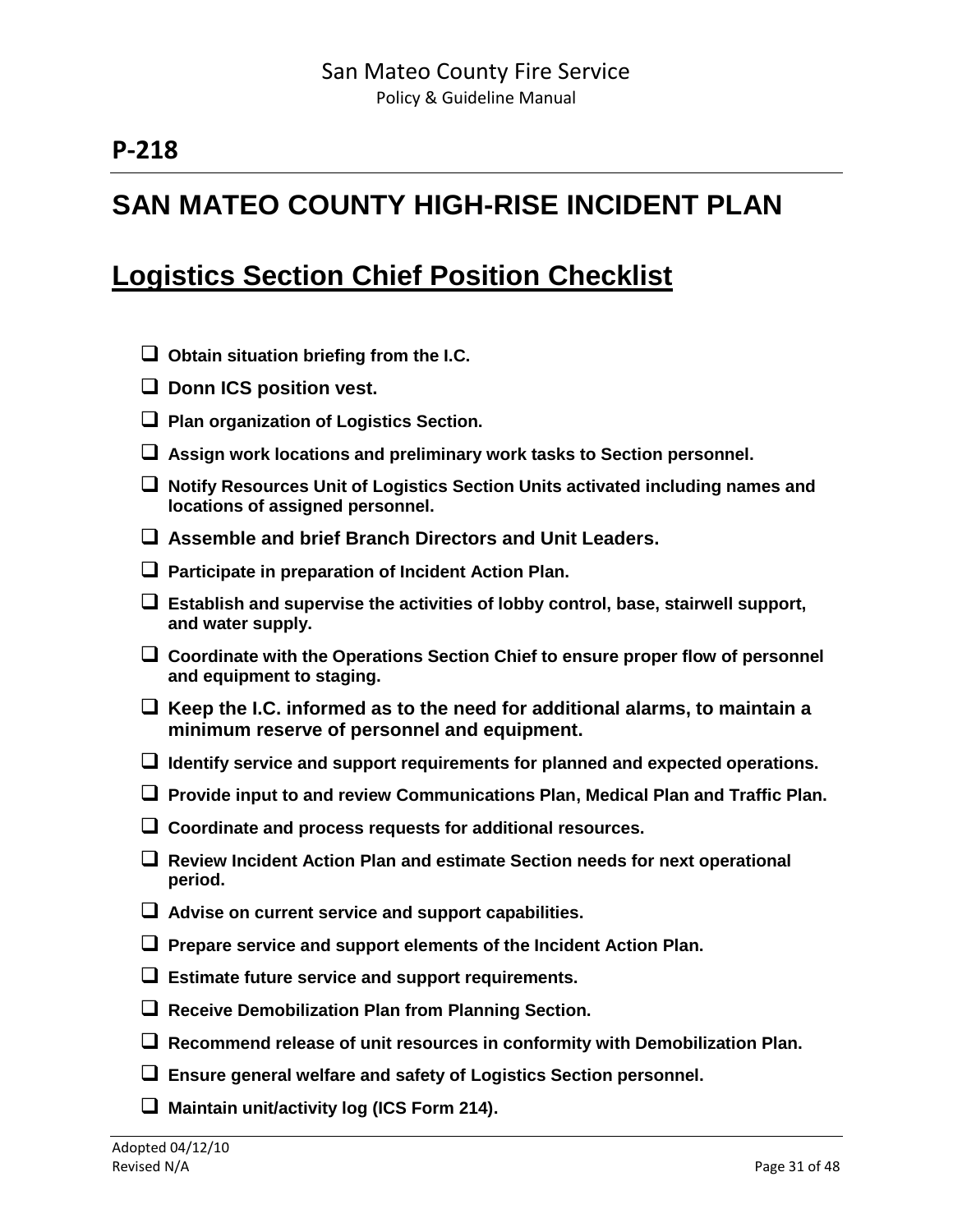# **Logistics Section Chief**

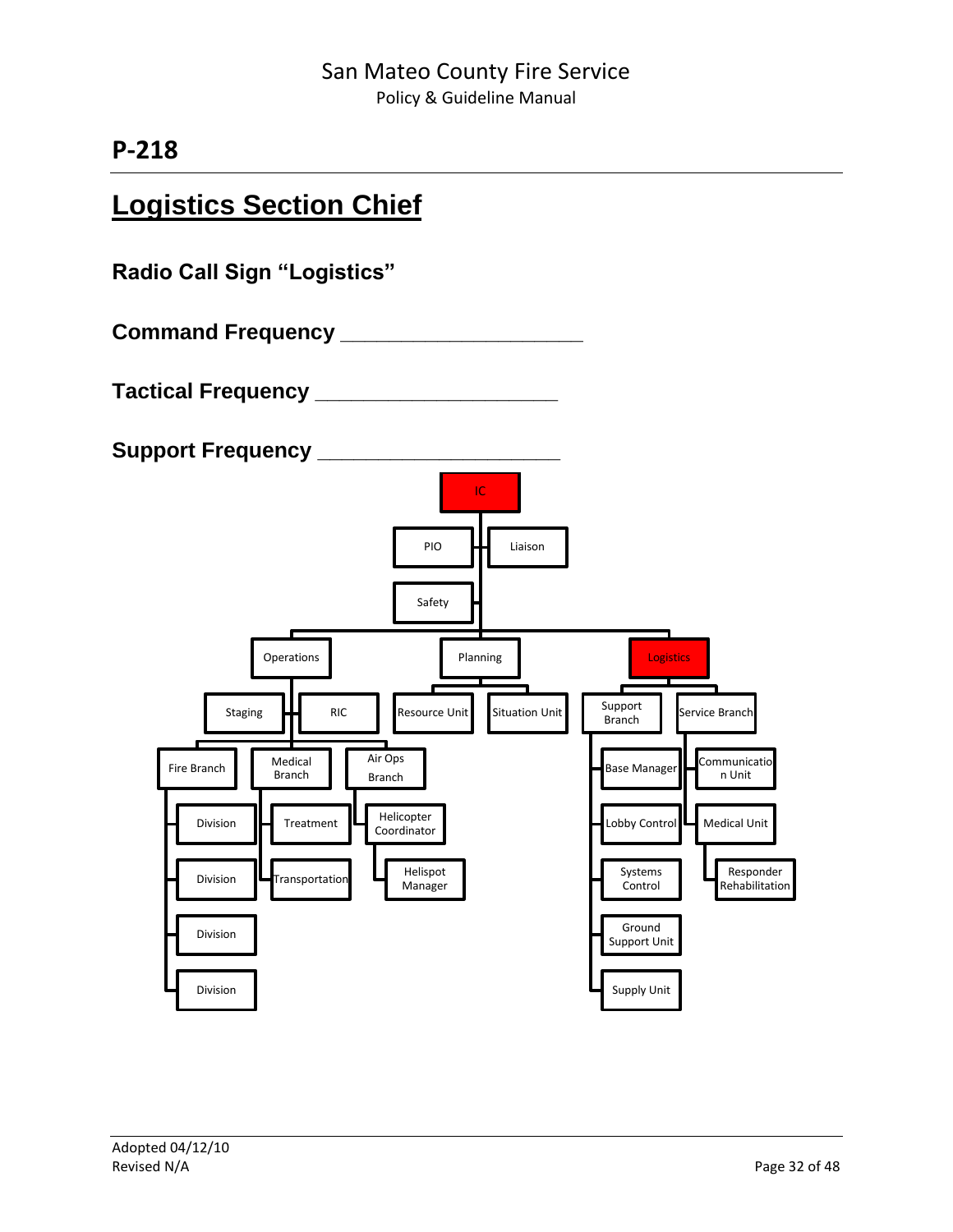# **SAN MATEO COUNTY HIGH-RISE INCIDENT PLAN**

# **Planning Section Chief Position Checklist**

- **Obtain situation briefing from Incident Commander.**
- **Donn ICS position vest.**
- **Develop the operations portion of the Incident Action Plan and complete the appropriate.**
- **ICS Form 215 (A/R) as appropriate.**
- **Brief and assign Operations Section personnel in accordance with Incident Action Plan.**
- **Supervise Operations Section ensuring safety and welfare of all personnel.**
- **Determine need and request additional resources.**
- **Review suggested list of resources to be released and initiate recommendation for release of resources.**
- **Assemble and disassemble Strike Teams and Task Forces assigned to Operations Section.**
- **Report information about special activities, events, and occurrences to Incident Commander.**
- **Maintain Unit/Activity Log (ICS Form 214).**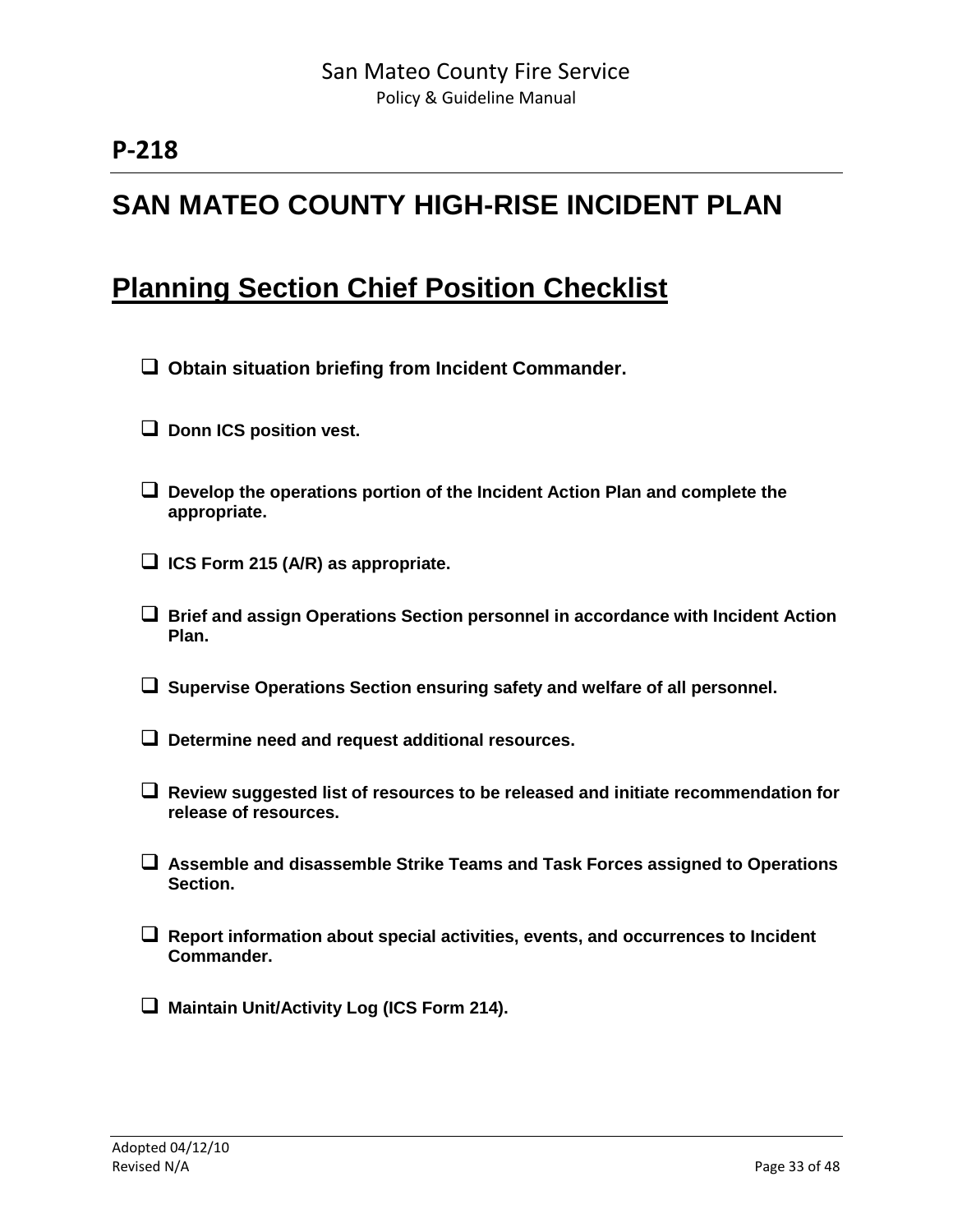# **Planning Section Chief**

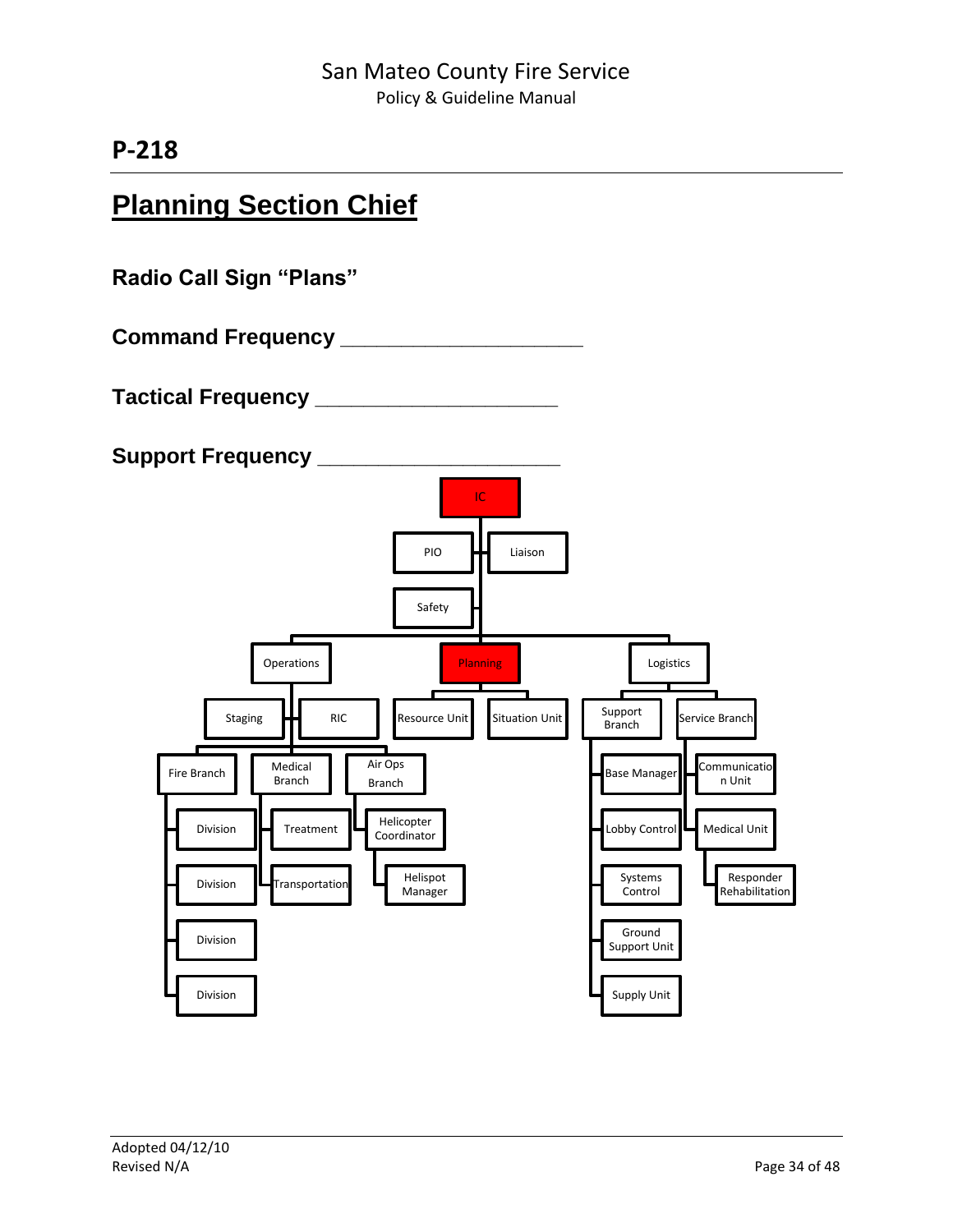# **SAN MATEO COUNTY HIGH-RISE INCIDENT PLAN**

# **Public Information Officer Position Checklist**

- **Determine from the Incident Commander if there are any limits on information release.**
- $\Box$  Donn ICS position vest.
- **Develop material for use in media briefings.**
- **Obtain Incident Commander's approval of media releases.**
- **Coordinate with Joint Information Center (JIC) if established.**
- **Inform media and conduct media briefings.**
- **Arrange for tours and other interviews or briefings that may be required.**
- **Obtain media information that may be useful to incident planning.**
- **Maintain current information summaries and/or displays on the incident and provide information on status of incident to assigned personnel.**
- **Assign Assistant Public Information Officers as appropriate.**
- **Maintain Unit/Activity Log (ICS Form 214).**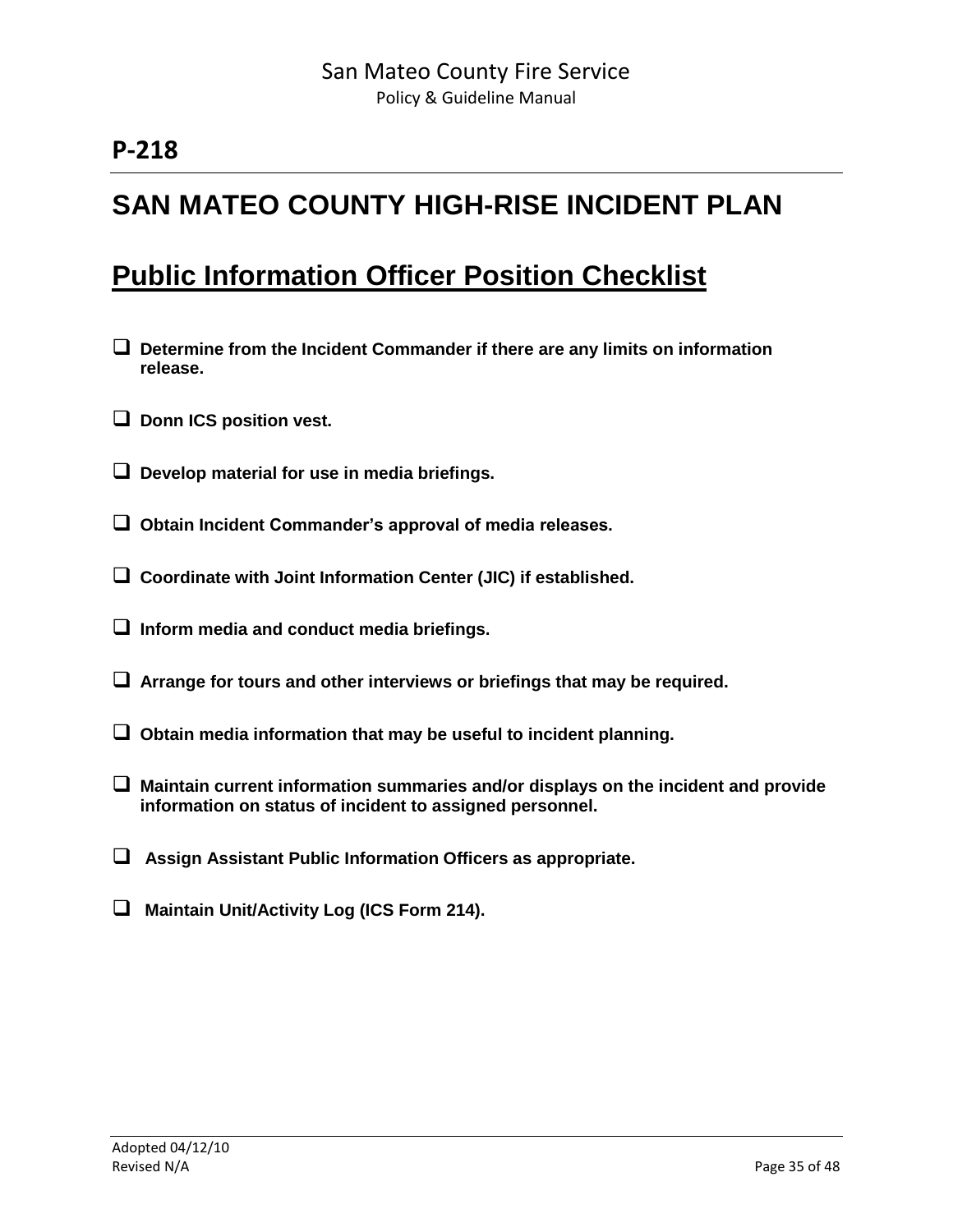# **Public Information Officer**



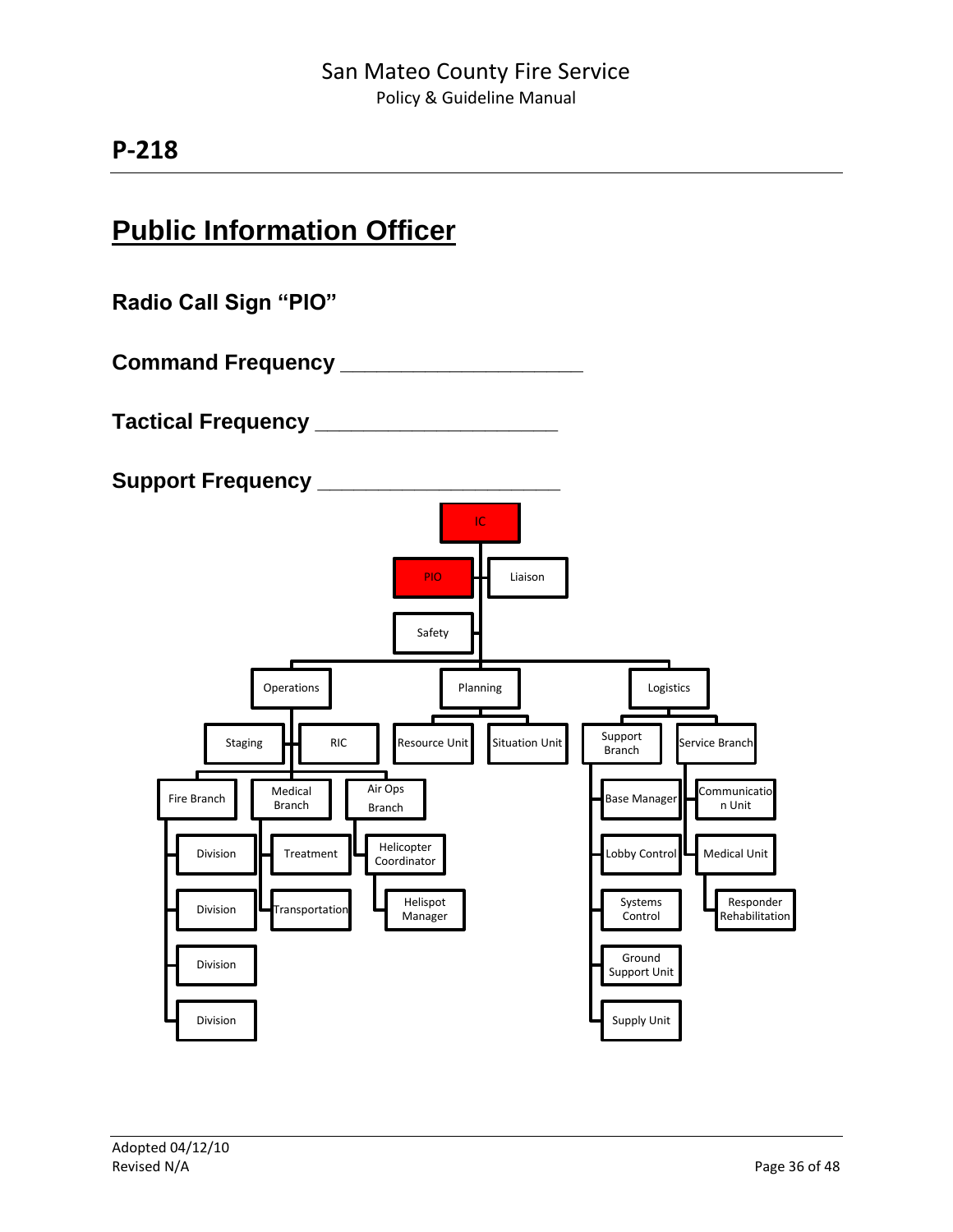# **SAN MATEO COUNTY HIGH-RISE INCIDENT PLAN**

# **Liaison Officer Position Checklist**

- **Be a contact point for Agency Representatives.**
- **D** Donn ICS position vest.
- **Maintain a list of assisting and cooperating agencies and Agency Representatives.**
- **Assist in establishing and coordinating interagency contacts.**
- **Keep agencies supporting the incident aware of incident status.**
- **Monitor incident operations to identify current or potential inter-organizational problems.**
- **Participate in planning meetings, providing current resource status, including limitations and capability of assisting agency resources.**
- **Assign Assistant Liaison Officer(s) as appropriate.**
- **Maintain Unit/Activity Log (ICS Form 214).**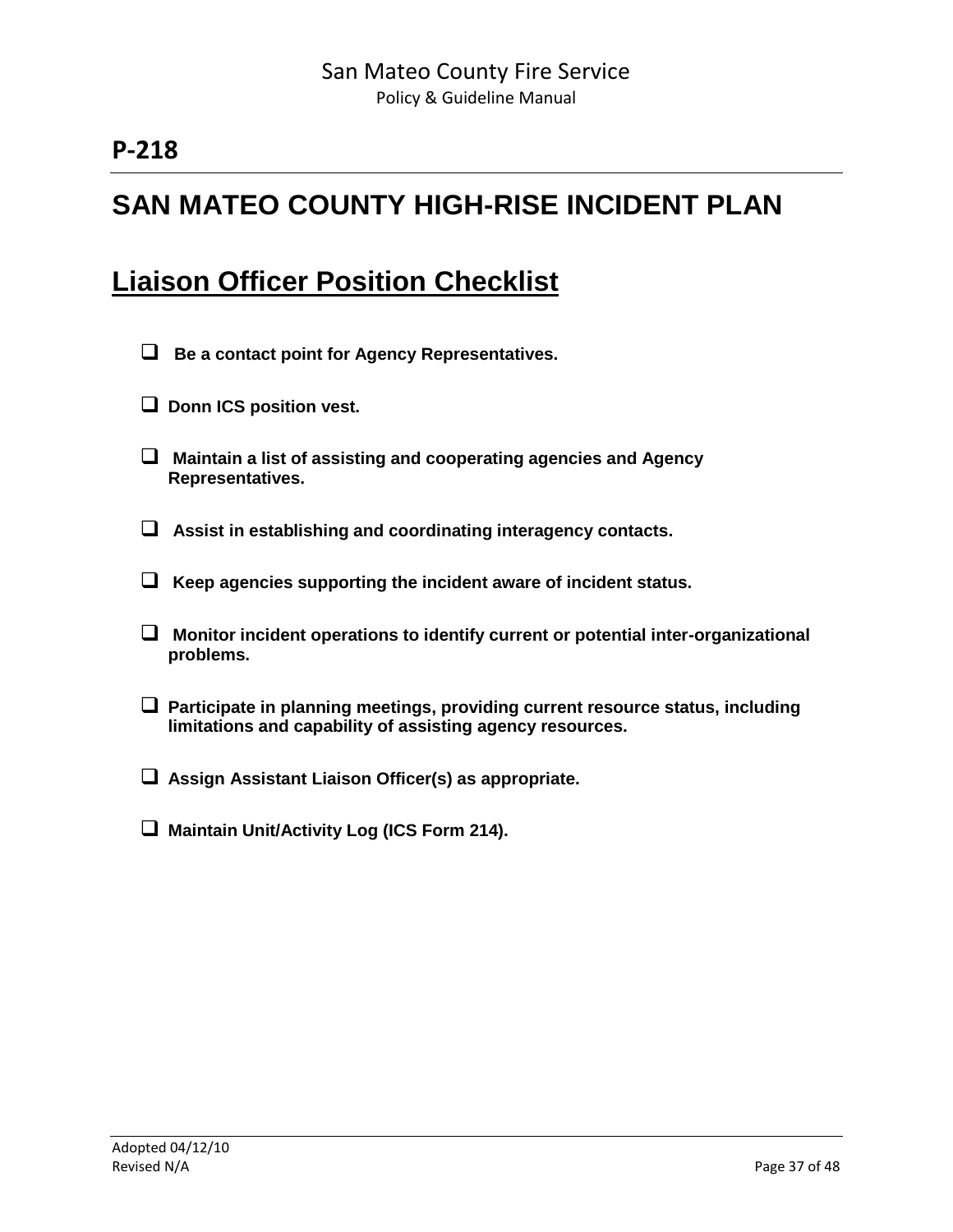# **Liaison Officer**

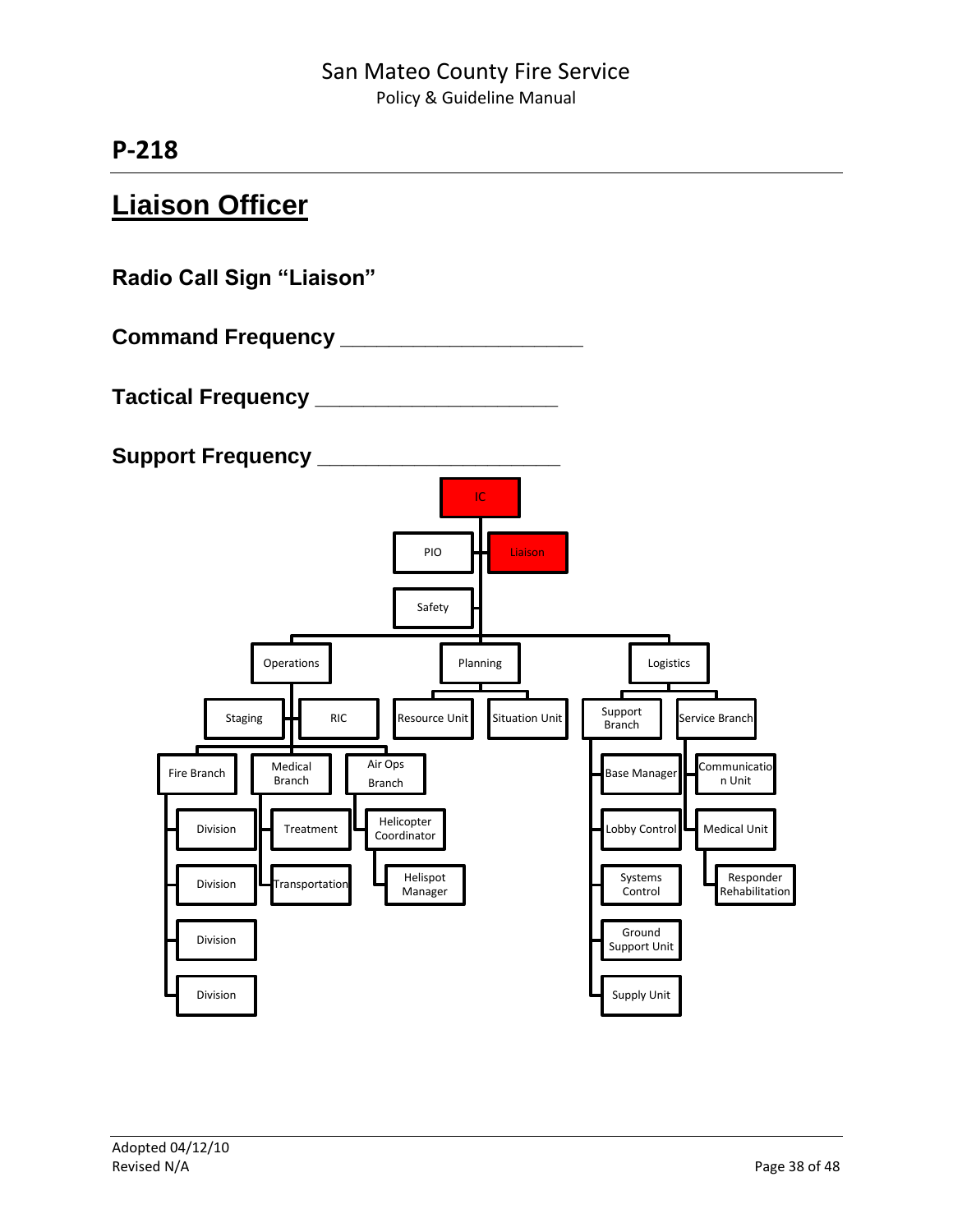# **SAN MATEO COUNTY HIGH-RISE INCIDENT PLAN**

## **High-rise Incident Base Manager Position Checklist**

- **Obtain briefing from Support Branch Director, Logistics Section Chief, or Incident Commander.**
- **□** Donn ICS position vest.
- **Participate in Support Branch/Logistics Section planning activities.**
- **Determine Base needs (personnel, equipment, supplies and additional support).**
- **Evaluate layout and suitability of the selected Base location. Base should be located at least 200 feet from incident building.**
- **Make recommendations regarding relocation, if appropriate.**
- **Establish Base layout and identify functional areas to support the incident (i.e., Apparatus Parking, Crew Ready Area, Equipment Pool, Rehabilitation Area, Command Post, and Sanitation).**
- **Provide for safety, security and traffic control at Base and Command Post.**
- **Provide facility services at Base and Command Post (i.e., sanitation, lighting and clean up).**
- **Maintain accounting of resources in Base. Periodically update Logistics Section, Planning Section or Incident Command.**
- **Direct personnel and equipment to designated locations as requested.**
- **Provide an auxiliary water supply to the building, if required.**
- **Update Support Branch, Logistics Section or Incident Commander as directed.**
- **Secure operations and release personnel as determined by the Demobilization Plan.**
- **Maintain Unit/Activity Log (ICS Form 214).**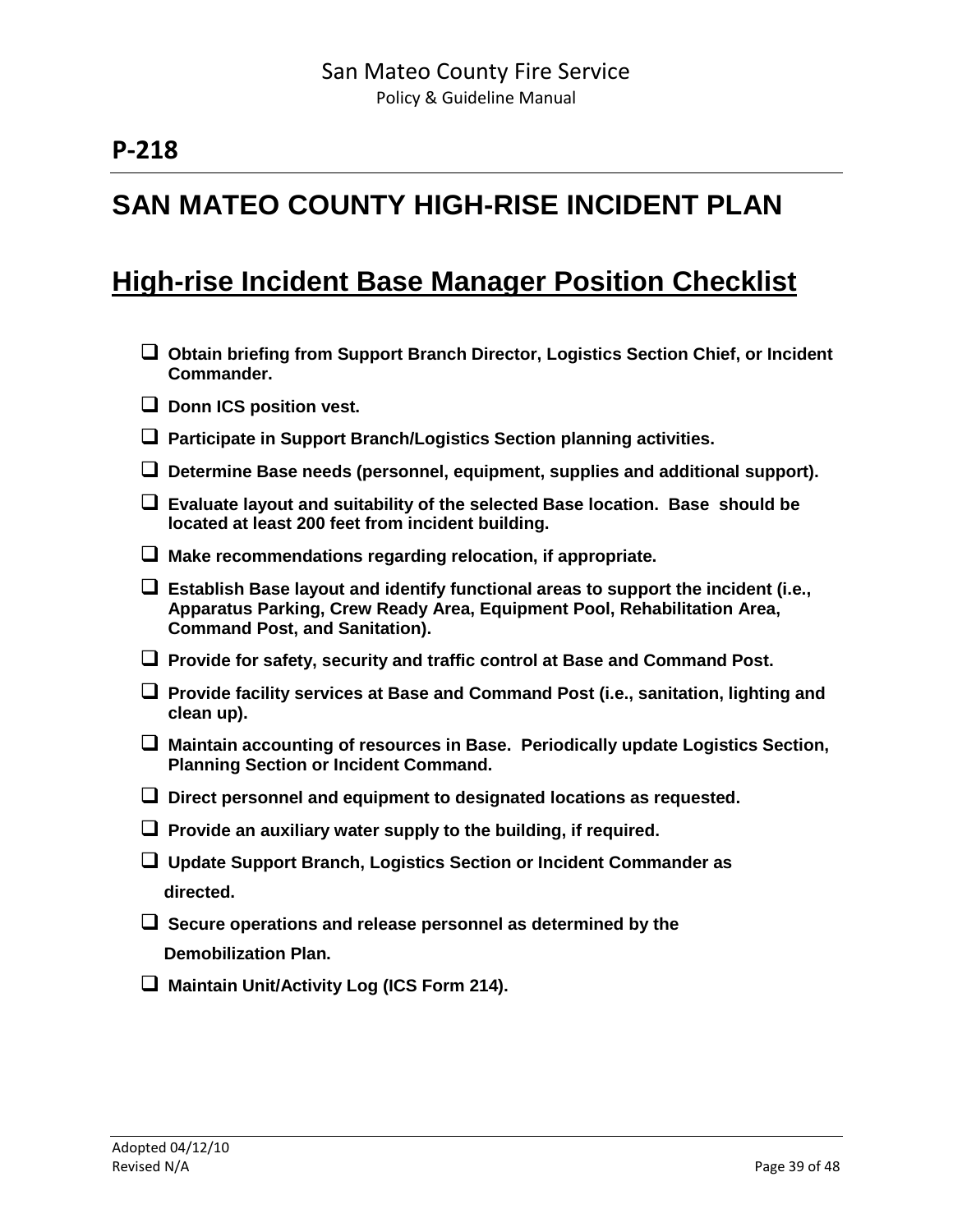# **High-rise Incident Base Manager**

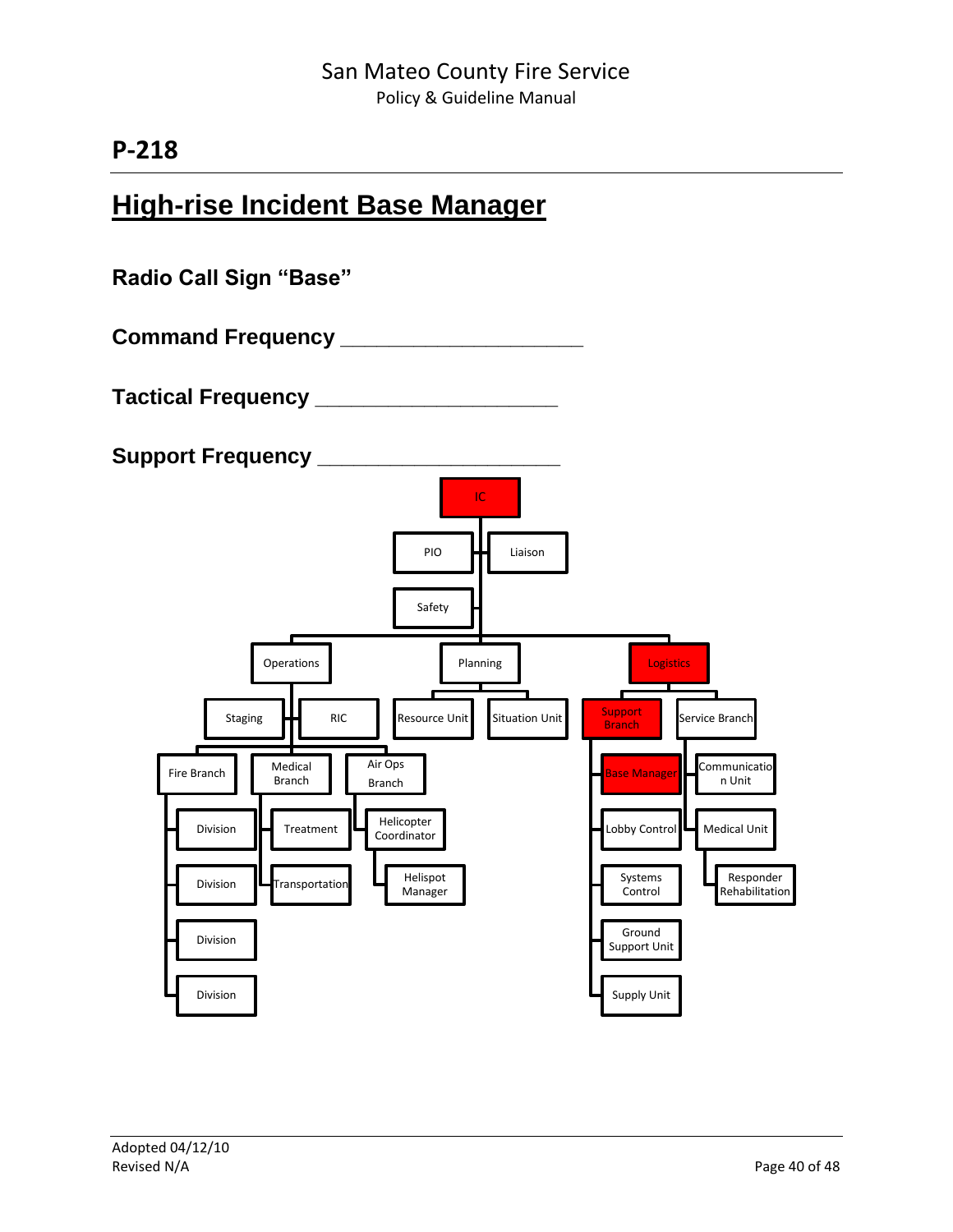# **SAN MATEO COUNTY HIGH-RISE INCIDENT PLAN**

## **Lobby Control Unit Leader Position Checklist**

- **Check in and obtain briefing from Support Branch Director, Logistics Section Chief or Incident Commander.**
- $\Box$  Donn ICS position vest.
- **Make entry, assess situation, and establish Lobby Control position.**
- **Request needed resources.**
- **Obtain building access keys.**
- **Establish entry/exit control at all building access points.**
- **Maintain accountability for personnel entering/exiting the building.**
- **Assure personnel are directed to the appropriate stairways/elevator for assignment.**
- **Control the elevators and provide operators if approved for use by the Incident Commander.**
- **Provide briefings and information to Support Branch/Logistics Section or the Incident Commander.**
- **Perform the functions of the Systems Control Unit when directed by the Incident Commander or agency policy.**
- **Secure operations and release personnel as determined by the Demobilization Plan.**
- **Maintain Unit/Activity Log (ICS Form 214).**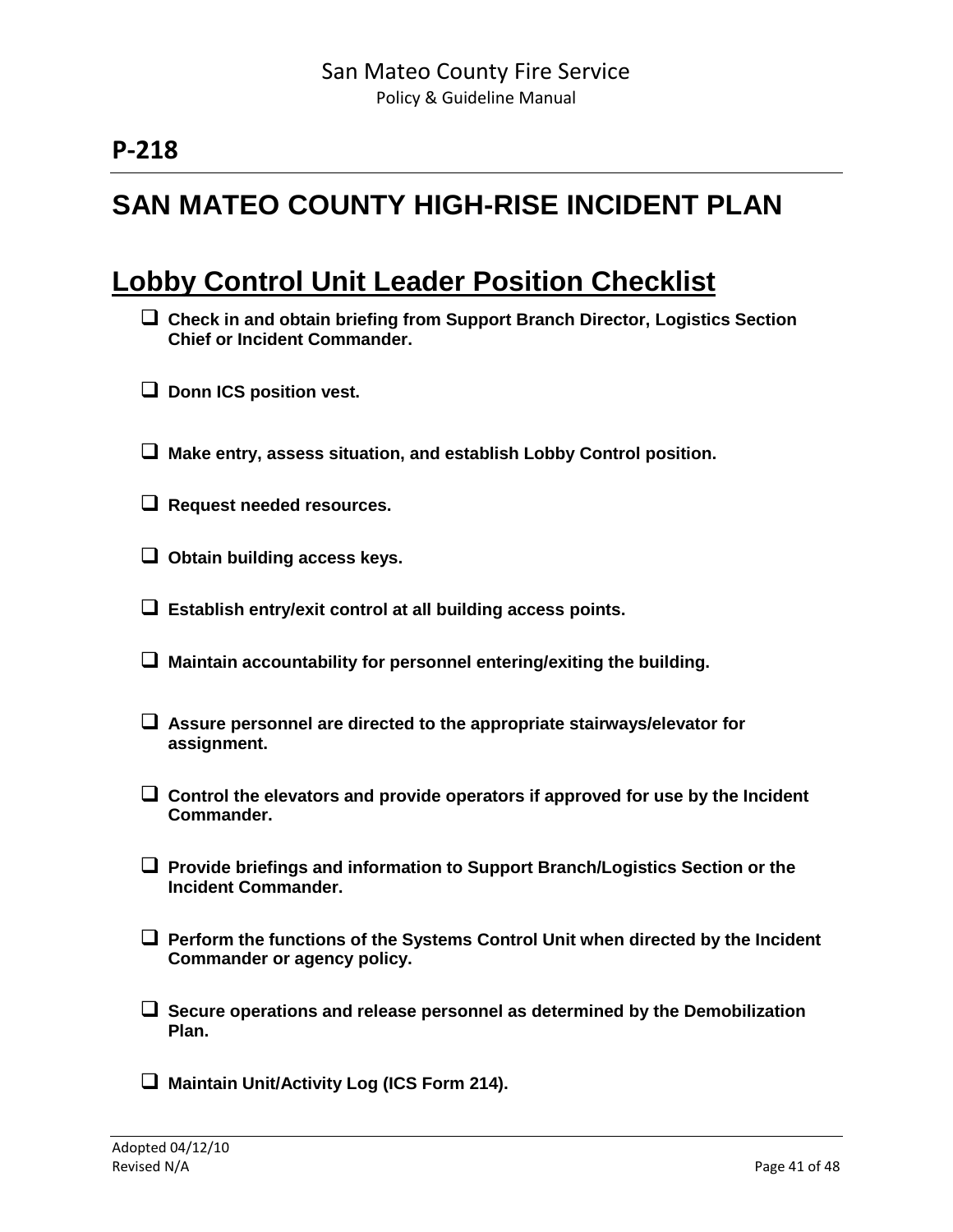# **Lobby Control Unit Leader**

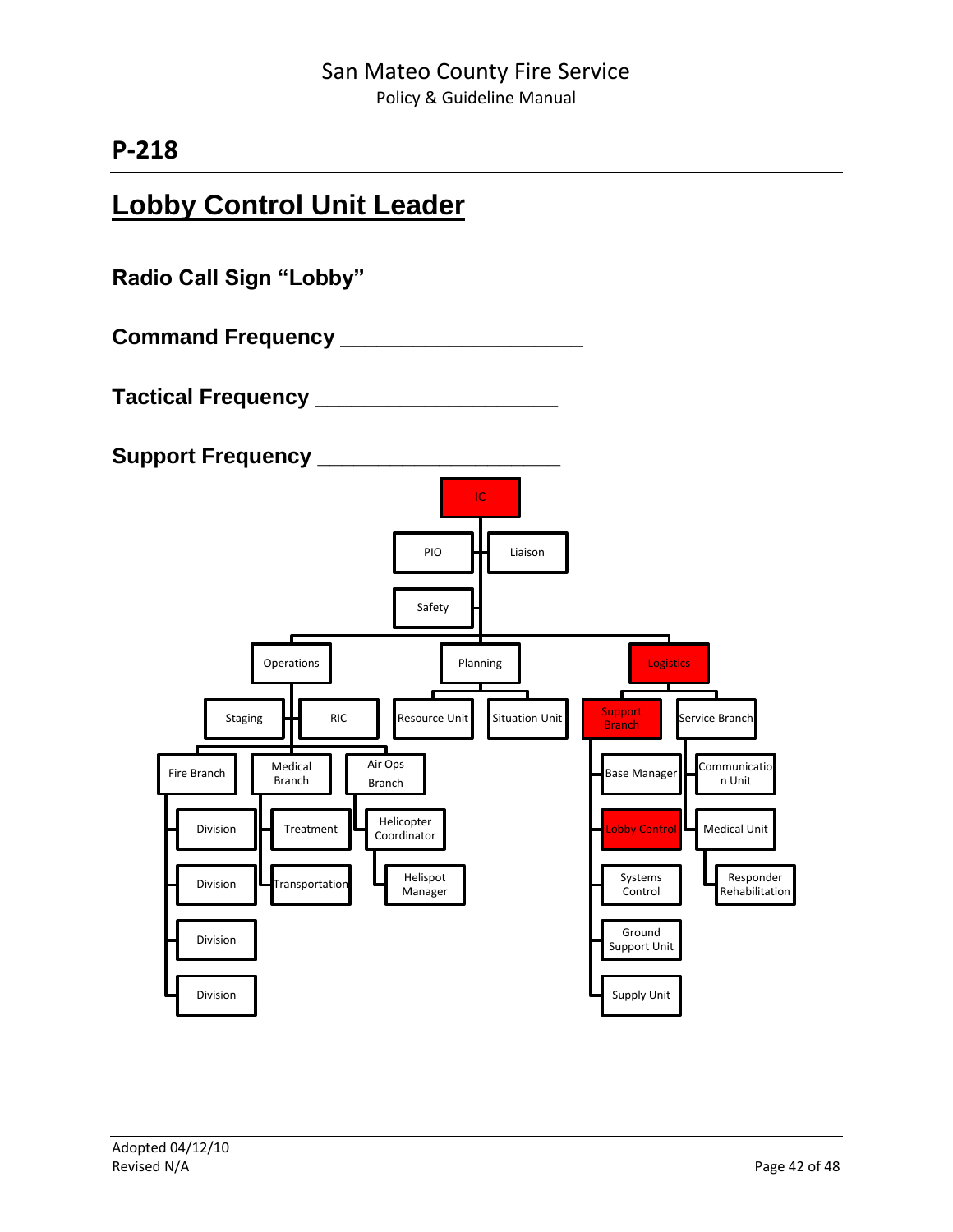# **SAN MATEO COUNTY HIGH-RISE INCIDENT PLAN**

## **Systems Control Unit Position Checklist**

| $\Box$ Check in and obtain briefing from the Lobby Control Unit, Support Branch |
|---------------------------------------------------------------------------------|
| Director, Logistics Section Chief or Incident Commander:                        |

- **Briefing must include the type and performance of built-in systems.**
- **Introductions to building's engineering staff should occur at briefing.**

**D** Donn ICS position vest.

- **Evaluate current situation and request needed personnel and resources.**
- **Establish communication with the building engineer, utility company representatives, elevator service personnel or others to coordinate the operation of selected systems.**
- **Assign personnel to monitor all building fire protection/life safety systems.**
- **Evaluate the status and operation of the building's fire and domestic water pumps and water supply (support as needed).**
- **Evaluate the operational effectiveness of the heating, ventilation, and airconditioning system (HVAC); the smoke removal system; and stairwell protection system (support as needed).**
- **Evaluate the building's electrical system, emergency power systems, and security systems (support as needed).**
- **Evaluate the public address, telephone, emergency phone, and other building communications systems (support as needed).**
- **Secure operations and release personnel as determined by the Demobilization Plan.**
- **Maintain Unit/Activity Log (ICS Form 214).**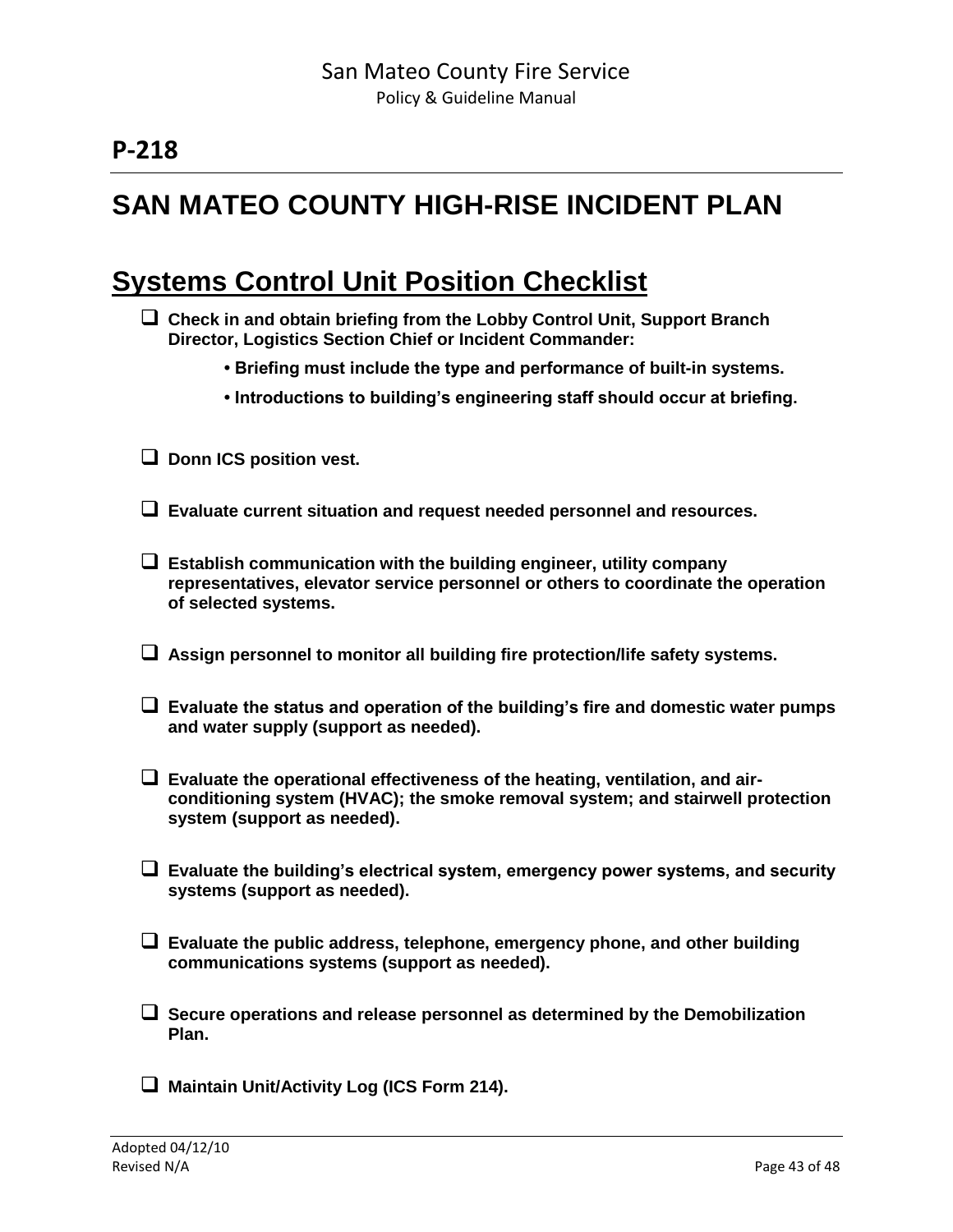# **Systems Control Unit**

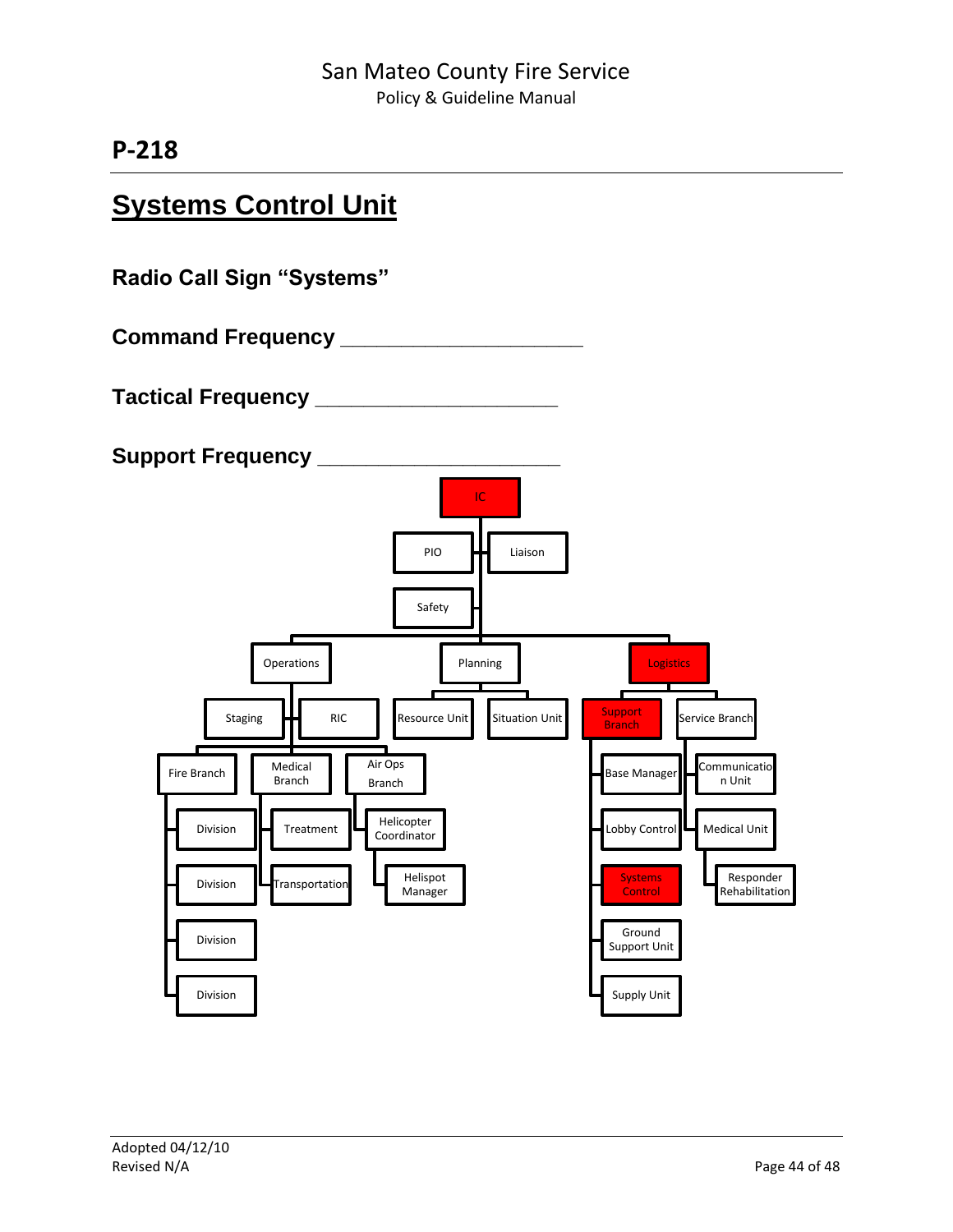# **SAN MATEO COUNTY HIGH-RISE INCIDENT PLAN**

## **Ground Support Unit Leader Position Checklist**

- **Obtain briefing from Support Branch Director, Logistics Section Chief, or Incident Commander.**
- **D** Donn ICS position vest.
- **Participate in Support Branch/Logistics Section planning activities.**
- **Identify, establish, and implement safe movement routes and exterior Safe Refuge Areas identified in the Traffic and Personnel Movement Plans.**
- **Assign personnel to transport services including stairwell, ground level, and general motor transport.**
- **Assign personnel to fueling and support of apparatus and portable power equipment and emergency power systems as appropriate.**
- **Assign personnel to SCBA air cylinder refilling and support.**
- **Maintain inventory of support and transportation vehicles and fuel supplies.**
- **Update Support Branch, Logistics Section, or Incident Commander as directed.**
- **Secure operations and release personnel as determined by the Demobilization Plan.**
- **Maintain Unit/Activity Log (ICS Form 214).**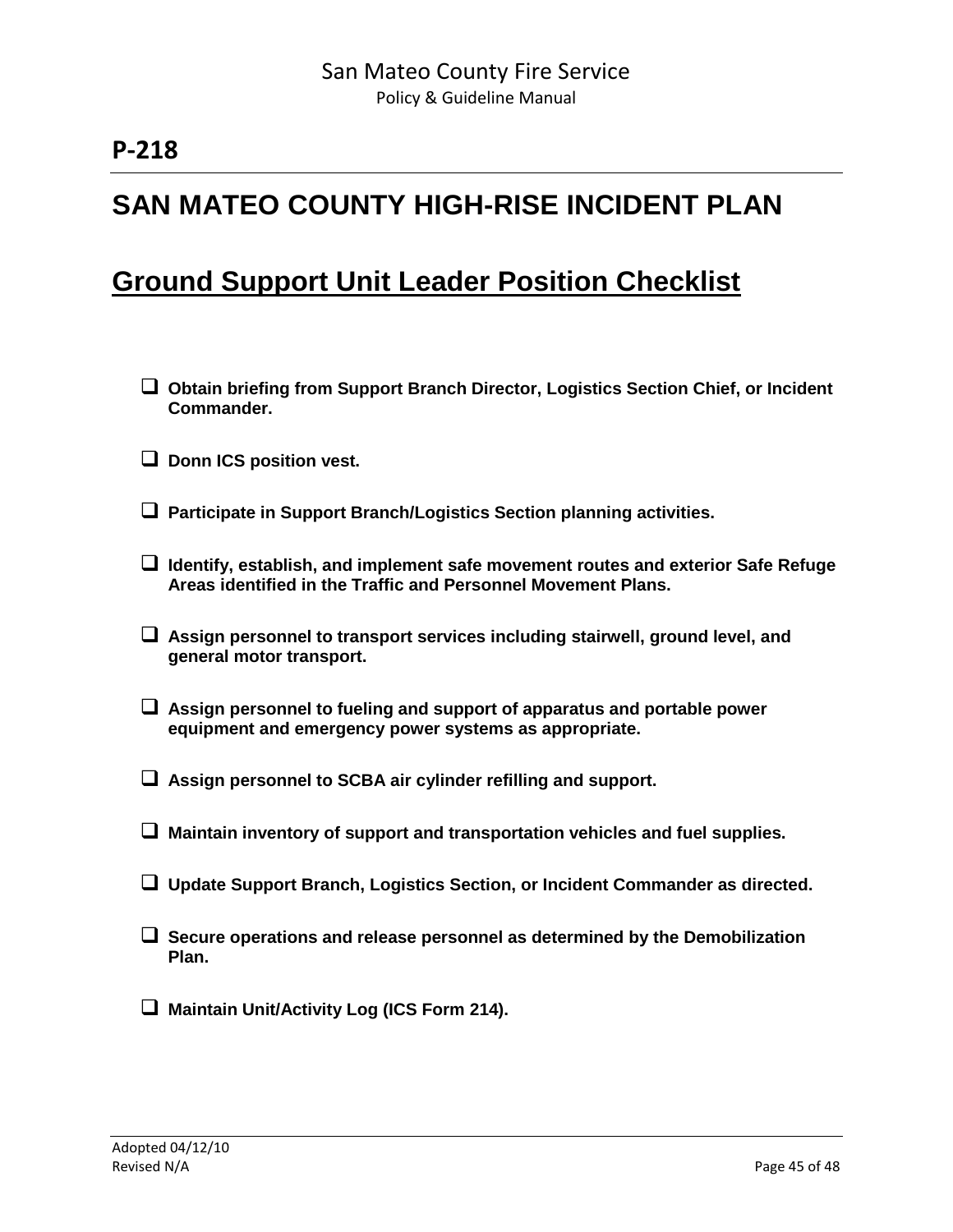# **Ground Support Unit Leader**

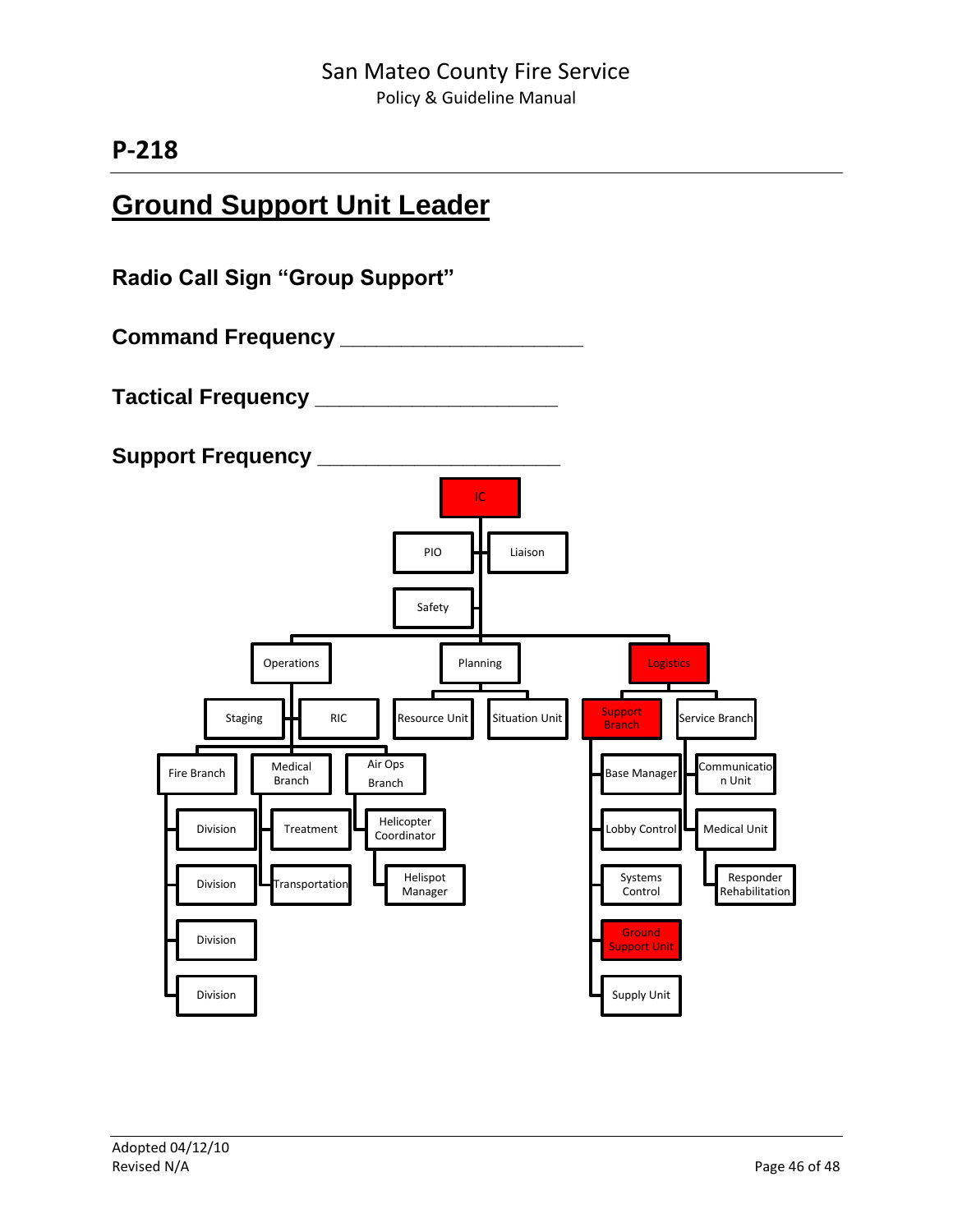# **SAN MATEO COUNTY HIGH-RISE INCIDENT PLAN**

## **Division/Group Supervisor Checklist**

- **Implement Incident Action Plan for Division or Group.**
- □ Donn ICS position vest if available/applicable.
- **Provide Incident Action Plan to Strike Team Leaders, when available.**
- **Identify increments assigned to the Division or Group.**
- **Review assignments and incident activities with subordinates and assign tasks.**
- **Ensure that Incident Communications and/or Resources Unit are advised of all changes in status of resources assigned to the Division or Group.**
- **Coordinate activities with adjacent Divisions or Groups.**
- **Determine need for assistance on assigned tasks.**
- **Submit situation and resources status information to Branch Directors or Operations Section Chief.**
- **Report hazardous situations, special occurrences, or significant events (e.g., accidents, sickness) to immediate supervisor.**
- **Ensure that assigned personnel and equipment get to and from assignments in a timely and orderly manner.**
- **Resolve logistics problems within the Division or Group.**
- **Participate in the development of tactical plans for next operational period.**
- **Maintain Unit/Activity Log (ICS Form 214).**